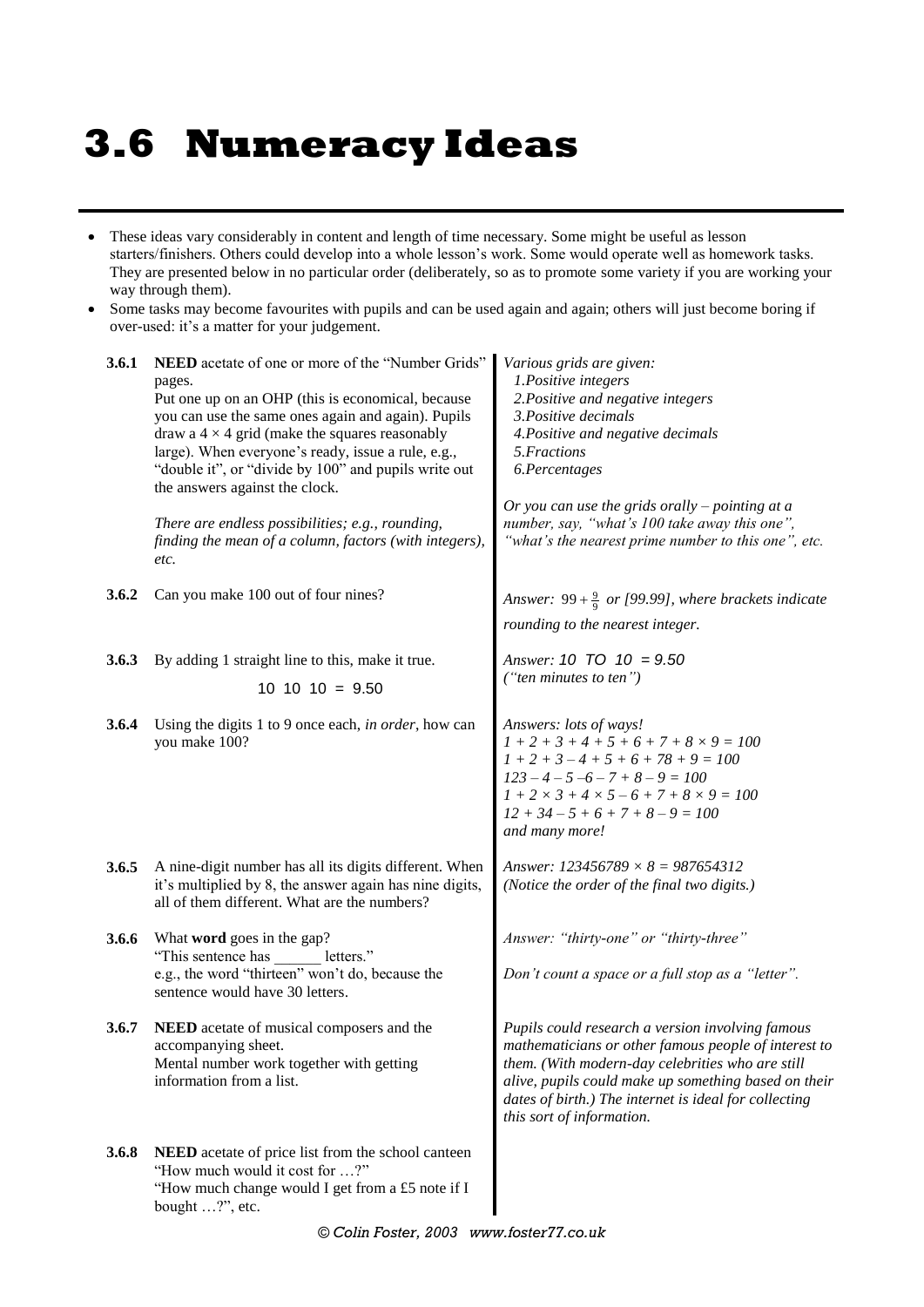1.Addition/Subtraction; e.g.,  $43A + B4 = 5C1$ (usually best solved by writing in columns)

- 2.Multiplication (usually best solved by writing as long multiplication)
- 3.Division (usually best solved by converting into the equivalent multiplication problem)

#### **3.6.10** Target Numbers.

Pick four, five or six numbers, combine them in some way to make a "target number". Write the target number on the board in a circle. e.g., numbers 11, 7, 3 and 9 and the target number is 35.

The rule can be either that you have to use all the numbers or that you don't.

Normal maths symbols like  $+$ ,  $-$ , etc. are always allowed.

**3.6.11** Mental Squares. Draw this on the board.

|   | 2 | 3 |
|---|---|---|
| 4 | 5 | 6 |
|   | 8 | 9 |

You've got 15 seconds to memorise it, then I'm going to rub it off. Then I'm going to ask you some questions about it.

- 1. What number is in the middle?
- 2. Add up the right hand row.
- 3. Multiply the three numbers on the top row.

*You can change the square by saying "Add 9 to the middle number. Now what is the total of the middle column?" or "Swap the numbers at the top right and bottom left. Now what is the total of the bottom row?", etc.*

- **3.6.12** Find a number which is increased by 12 when it's turned upside down.
	- Find a number which is increased by 21 when it's turned upside down.
	- Find a number which is twice the product of its digits.
	- Find a number that is the same when turned upside down. How many are there?
- **3.6.13** Number Triangles (see sheets). *Easy to make up.*

Letters stand for digits (e.g.,  $A = 7$ ,  $B = 6$ , *C = 0); within a question the same letter always represents the same digit.*

*Pupils can make these up. There will often be more than one possible answer.*

*You can play these like "hangman".*

*Answer*:  $11 \times 3 - 7 + 9 = 35$ 

*Pupils may need to know BIDMAS, or you could use this task to introduce it.*

*You can use a today's date or a pupil's date of birth as the digits; e.g., 12th January 1992 gives 1, 2, 0, 1, 9, 2 (12/01/92) as the six numbers. Gradually work around the whole class.*

*You can choose any reasonable target number, since if it is impossible to make exactly then the winner will be the person who gets the nearest.*

*(Press hard with the board rubber so that the numbers don't still show!)*

*Some pupils may prefer to close their eyes when thinking about the questions.*

*You could write R and L on the right and left sides of the board to make the task accessible to pupils who muddle up the directions.*

*69, 6699, 88, 111, 101, etc.*

*Methods of solution for the different rules:*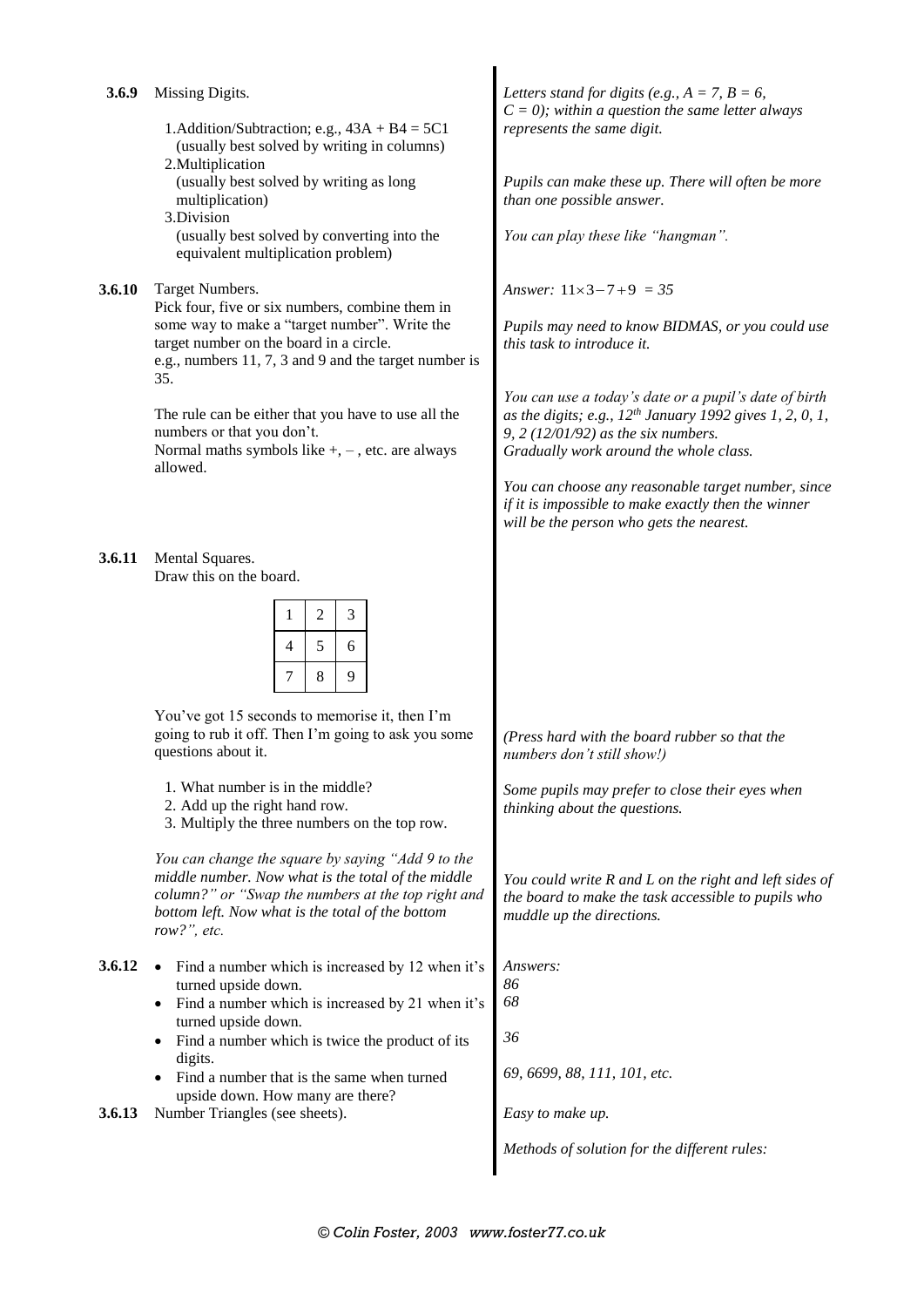

Generally you give the numbers in the square boxes and the task is to find what the numbers in the circles have to be.

There are different possible rules:

1. Addition:

"Square number" = sum of the two adjacent "circle numbers";

2. Multiplication: "Square number" = product of the two adjacent "circle numbers".

#### **3.6.14** Bingo.

Method 1 (quicker):

Draw a  $5 \times 5$  square and fill it with the numbers from 1 to 25 (each one once each).

(It may be easiest to write them down in numerical order so that you know you haven't missed one.) You need to get all 5 numbers in a row or a column or a diagonal to win. If an answer lies outside the range 1 to 25, ignore it (but don't say anything otherwise you'll help other people to win!).

Method 2 (longer):

Draw a  $2 \times 5$  rectangle.

Choose 10 different integers between 1 and 50 and fill them into the 10 squares however you like. You need to get a "full house" to win. If an answer lies outside the range 1 to 50, ignore it. *(It's probably best not to allow repeated numbers, because it can cut the game very short; someone could win on the first question.)*

*You could give out prizes if you're feeling generous!*

*For "times tables bingo" you can have a bag containing small pieces of card with the numbers 1 to 12 written on (two of each number). You pull out two cards, and that's your multiplication. Try to vary the order in which you say the two numbers (e.g., "6*   $\times$  9" *as well as* "9  $\times$  6") *and use words like "product", "times", "multiply", "lots of", etc.*

**3.6.15** Numbers and Words (see sheet). *Answers:* **Task 1:**



*Once you have found one "circle number", the rest are easy to calculate.*

*So to find the "circle number" at the top,*

1. top number = 
$$
\frac{1}{2}(a+b-c)
$$
;

2. top number = 
$$
\sqrt{\frac{ab}{c}}
$$
, assuming that an odd

*number (one or three) of a , b and c are not negative, and that*  $c \neq 0$ .

*Just normal mental number work; e.g.,*

- *1. a number of identical items of a certain value bought for a given total cost;*
- *2. converting between units of length / area / volume, etc. (metric / imperial, etc.);*
- *3. polygon or angle facts (e.g., "the number of degrees inside a quadrilateral divided by the number of sides in a hexagon all divided by 10");*
- *4. powers and roots (e.g., "the cube root of 125 take-away the positive square root of 16");*
- *5. multiples and factors (e.g., "the LCM of 12 and 8 divided by the HCF of 12 and 8");*
- *6. decimal and fraction multiplication; percentages;*
- *7. negative numbers;*
- *8. square / triangle numbers, etc. (e.g., "the third cube number divided by the second triangle number");*
- *9. algebra (e.g., "if*  $a = 4$  *and*  $b = 10$ *, what is*  $ab - 2b$  ");
- 10. *inequalities (e.g., "if*  $2x > 15$  *and*  $x < 9$ *, and*  $x$ *is an integer, what is x ?"*
- *11. mean, mode, median, range.*

*If necessary, pupils can keep an eye on the people sitting near to them to make sure they don't alter their numbers once the game has started! It may be worth keeping a record of the answers to your questions in case of any dispute over which numbers have "gone".*

*A cloth money bag, available from banks, is ideal for this.*

*Some suggested tasks to try to make this potentially dull topic more interesting.*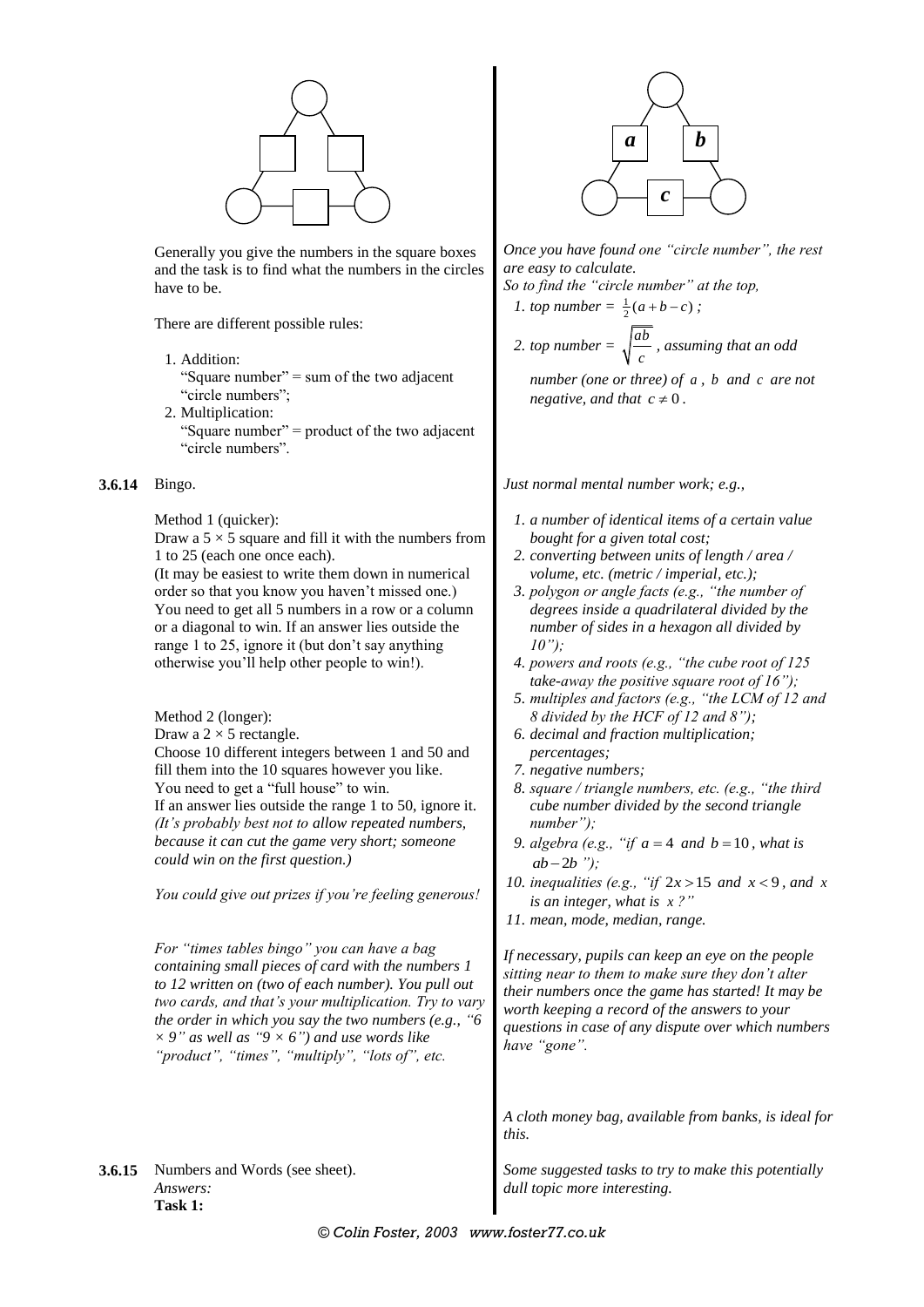*You always eventually hit "four", which has 4 letters.*

#### **Task 2:**

*The largest I can do is FIVE THOUSAND. The smallest I can do is MINUS FORTY.*

#### **Task 3:**

*The largest is 17 and the smallest is 1. In order they go 1, 10, 5, 9, 8, 6, 3, 2, 4, 11, 7, 15, 18, 19 12, 16, 13, 14, 20, 17 (smallest to largest).*

*This task is in danger of reinforcing the misconception that A always equals 1, B always equals 2, and so on. Yet this is an enjoyable activity which it would be a pity to omit.*

Values close to 100: *Equation (102), polygon (104), formulas (105) and mathematical (106) are all close.*

*(See sheet of strips of alphabet and code.)*

#### **3.6.16** Integer Investigations (see sheet).

#### *Answers:*

**Process 1:** *You always get 1089. 4-digit numbers give 10890 5-digit numbers give 109890, and so on (6 gives 1098900, 7 gives 10998900, etc.).*

#### **Process 2:**

*Within 6 steps you should reach 495. This is* Kaprekar's process *(1905-1988). With 4-digit numbers, you should reach 6174 within 7 steps. It is very hard to explain completely why this happens.*

#### **Process 3:**

e.g.,  $44 \rightarrow 22 \rightarrow 11 \rightarrow 34 \rightarrow 17 \rightarrow 52 \rightarrow 26 \rightarrow 13$  $\rightarrow 40 \rightarrow 20 \rightarrow 10 \rightarrow 5 \rightarrow 16 \rightarrow 8 \rightarrow 4 \rightarrow 2 \rightarrow 1$ . *You always end up with a loop that goes*  $4 \rightarrow 2 \rightarrow 1$  $\rightarrow$  4  $\rightarrow$  2  $\rightarrow$  1, etc. You get there quickly once you *hit a power of 2 (e.g., from 16 above). This is called* Collatz's process *(1910-1990). No-one knows if you will always get to 1 whatever number you begin with.*

#### **Process 4:**

*You always end up at 4 eventually, because that's the only number which makes itself when you add 8 and divide by 3.*

If 
$$
x_{n+1} = \frac{x_n + 8}{3}
$$
, then  $3x = x + 8$ , so  $x = 4$ .

- 
- **3.6.18** Boxes (see sheet).

(This idea also appears in section 3.7.6.)

*A creative pupil could perhaps adapt task 1 to make a magic trick.*

*Pupils may be able to do better than these.*

*Word Values:*

| number       | value | number           | value |
|--------------|-------|------------------|-------|
| <b>ONE</b>   | 34    | <b>ELEVEN</b>    | 63    |
| <b>TWO</b>   | 58    | <b>TWELVE</b>    | 87    |
| <b>THREE</b> | 56    | <b>THIRTEEN</b>  | 99    |
| <b>FOUR</b>  | 60    | <b>FOURTEEN</b>  | 104   |
| <b>FIVE</b>  | 42    | <b>FIFTEEN</b>   | 65    |
| <b>SIX</b>   | 52    | <b>SIXTEEN</b>   | 96    |
| <b>SEVEN</b> | 65    | <b>SEVENTEEN</b> | 109   |
| <b>EIGHT</b> | 49    | <b>EIGHTEEN</b>  | 73    |
| <b>NINE</b>  | 42    | <b>NINETEEN</b>  | 86    |
| <b>TEN</b>   | 39    | <b>TWENTY</b>    | 107   |

*You can insist that words must be maths-related or not, as appropriate.*

*Some interesting tasks involving integer arithmetic.*

#### *1089 Proof*

*If the original number is "abc", we can write that as*   $100a + 10b + c$ , and we'll assume that  $a > c$  so that *this is bigger than its reverse.* The reverse number can be written  $100c + 10b + a$ ,

*and when we subtract the smaller from the bigger we get*  $100(a-c)+(c-a) = 99(a-c)$ , so at the first *stage we will always get a multiple of 99.*

*Since*  $a > c$ , the "units digit"  $(c - a)$  is negative, so *we have to break one of the hundreds into 90 + 10. we nave to preak one of the nunareas into 90*<br> *This gives*  $100(a-c-1) + 10 \times 9 + (10+c-a)$ .

*The units digit*  $(10+c-a)$  *is now positive.* 

*When we reverse this number we get* 

when we reverse this number we get<br> $100(10+c-a)+10\times9+(a-c-1)$ , and doing the

*addition gives us*  $100(10-1) + 2 \times 10 \times 9 + (10-1)$  $=1089$ .

*This only works because we assumed that a , b and c were all different from each other.*

*In general, if the rule is "add a , divide by b ", then* 

*the final number will be*  $\frac{a}{b-1}$ *a*  $\frac{a}{b-1}$ . This won't work if

 $b \leq 1$ , because the numbers in the sequence will just *get bigger and bigger.*

**3.6.17** Un-magic Squares (see sheets). *You can either use the sheets or just write a couple onto the board.*

*A Fibonacci-type (1170-1250) investigation.*

**3.6.19** Picture Frames (see sheets). *These can be quite challenging. Pupils' own*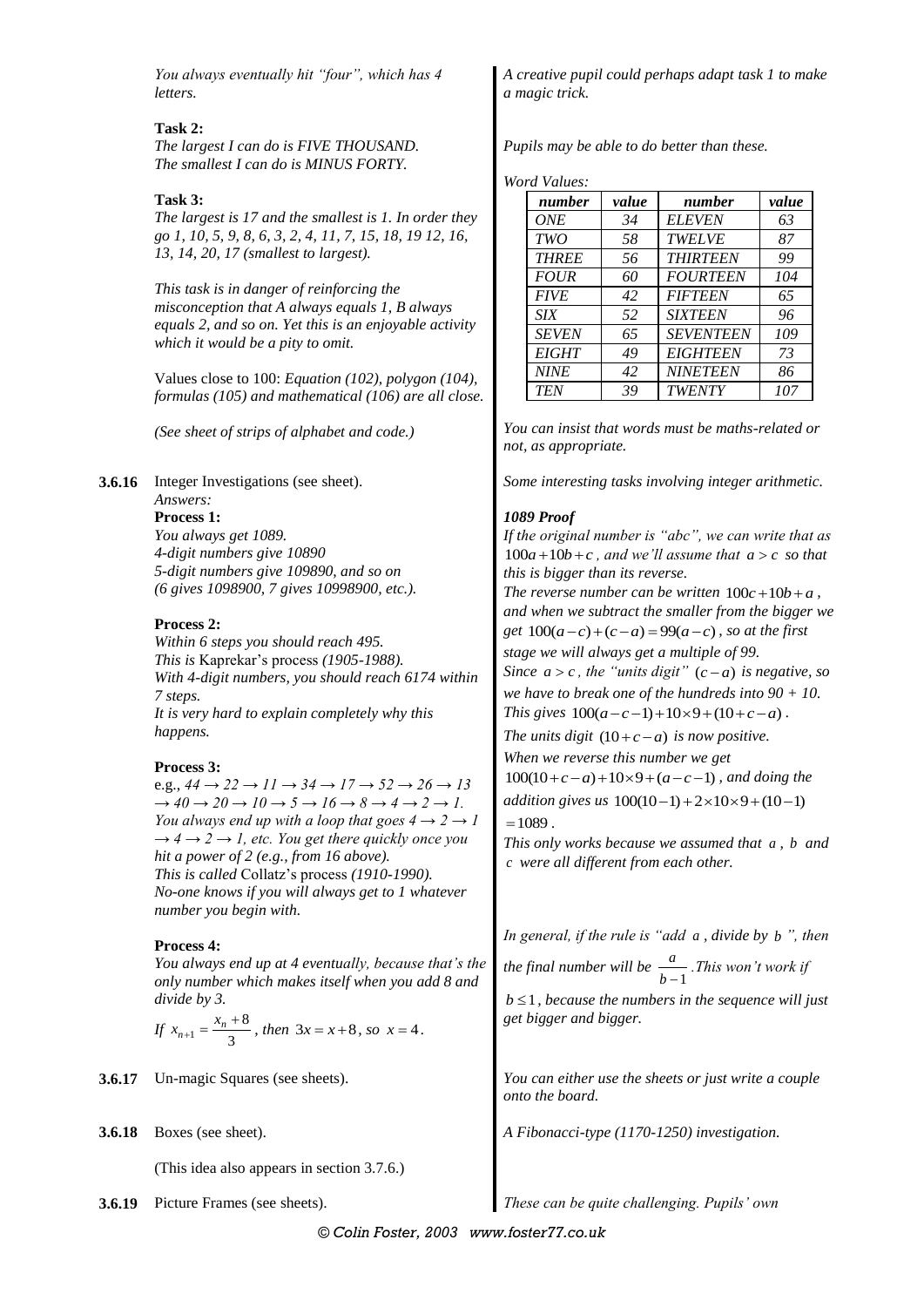|        |                                                                                                                                                                                                                                                                                                                                                                                                                                                                                                                                                                                                       |                                                                                                                                                                                                                                                                                                                                                                                              | problems along these lines can be extremely difficult.                                        |
|--------|-------------------------------------------------------------------------------------------------------------------------------------------------------------------------------------------------------------------------------------------------------------------------------------------------------------------------------------------------------------------------------------------------------------------------------------------------------------------------------------------------------------------------------------------------------------------------------------------------------|----------------------------------------------------------------------------------------------------------------------------------------------------------------------------------------------------------------------------------------------------------------------------------------------------------------------------------------------------------------------------------------------|-----------------------------------------------------------------------------------------------|
| 3.6.20 | Biggest Products (see sheet).                                                                                                                                                                                                                                                                                                                                                                                                                                                                                                                                                                         | This task can be used as an excuse to practise non-<br>calculator multiplication (e.g., by the gelosia method<br>$-$ see section 1.5). It is a way of giving a larger<br>purpose to some routine practice and also<br>incorporates some logical thinking, possibly even<br>some algebra.                                                                                                     |                                                                                               |
| 3.6.21 | Scoring 100 (see sheet).                                                                                                                                                                                                                                                                                                                                                                                                                                                                                                                                                                              | Numeracy games suitable for playing in pairs. They<br>are an opportunity to develop number skill but also<br>to think about strategy.<br>Pupils enjoy being "in the know" and winning with<br>ease once they know how!                                                                                                                                                                       |                                                                                               |
| 3.6.22 | Broken Calculator (see sheet).                                                                                                                                                                                                                                                                                                                                                                                                                                                                                                                                                                        | This is a non-calculator task!                                                                                                                                                                                                                                                                                                                                                               |                                                                                               |
|        | It is an interesting task to consider which buttons on<br>the calculator are "really essential" and which are<br>just "convenient". There isn't a sharp distinction,<br>since even trigonometrical functions can be<br>evaluated using power series, but it is reasonable to<br>say, for example, that we could manage with just the<br>sin button and use identities like $\cos x = \sin(90 - x)$<br>$\sin x$<br>to find cos of anything and then use $\tan x =$<br>$\stackrel{\scriptscriptstyle\Delta}{=}$ to<br>$\cos x$<br>find tan of anything.<br>Which other buttons could we manage without? | Another way of putting it is "if you could have only<br>five buttons beyond the numbers 0 to 9, what five<br>would you choose?" (It does depend to some extent<br>on the kind of calculations the pupils would<br>anticipate needing to do.)<br>Do two presses of the "minus" key work as<br>addition?<br>key?<br>roots.<br>This task makes you appreciate a fully-functional<br>calculator! | Do you need the decimal point AND the divide<br>The power key can cover "squared" and all the |
| 3.6.23 | Day of the Week (see sheet).<br>An interesting task involving careful following of                                                                                                                                                                                                                                                                                                                                                                                                                                                                                                                    | Answers:<br>Obviously there may be links with material pupils<br>are studying in History.                                                                                                                                                                                                                                                                                                    |                                                                                               |
|        | instructions and simple number calculations.                                                                                                                                                                                                                                                                                                                                                                                                                                                                                                                                                          |                                                                                                                                                                                                                                                                                                                                                                                              |                                                                                               |
|        |                                                                                                                                                                                                                                                                                                                                                                                                                                                                                                                                                                                                       | "Black Friday"                                                                                                                                                                                                                                                                                                                                                                               | 18 November 1910                                                                              |
|        | Pupils may not know that British elections happen on                                                                                                                                                                                                                                                                                                                                                                                                                                                                                                                                                  | "Bloody Sunday"                                                                                                                                                                                                                                                                                                                                                                              | 22 January 1905                                                                               |
|        | Thursdays, but they should still be able to identify                                                                                                                                                                                                                                                                                                                                                                                                                                                                                                                                                  | "Black Wednesday"                                                                                                                                                                                                                                                                                                                                                                            | 16 September 1992                                                                             |
|        | that one by a process of elimination.                                                                                                                                                                                                                                                                                                                                                                                                                                                                                                                                                                 | <b>UK General Election</b>                                                                                                                                                                                                                                                                                                                                                                   | 1 May 1997                                                                                    |
|        | Other dates that pupils/parents may remember the<br>day of might include the following:<br>• assassination of President Kennedy:<br>Friday 22 November 1963;<br>Neil Armstrong stepping onto the moon:<br>Monday 21 July 1969;<br>wedding of Prince Charles and Lady Diana:<br>Wednesday 29 July 1981;<br>death of Princess Diana:<br>Sunday 31 August 1997;<br>terrorist attacks in US:<br>Tuesday 11 September 2001.                                                                                                                                                                                | Houses of Parliament;<br>1905 was the Russian demonstration (not the Irish<br>"Bloody Sunday");<br>1992 was the fall of the pound from the exchange<br>rate mechanism;<br>1997 was the big Labour win.                                                                                                                                                                                       | 1910 was the Suffragettes' demonstration outside the                                          |

Tuesday 11 September 2001.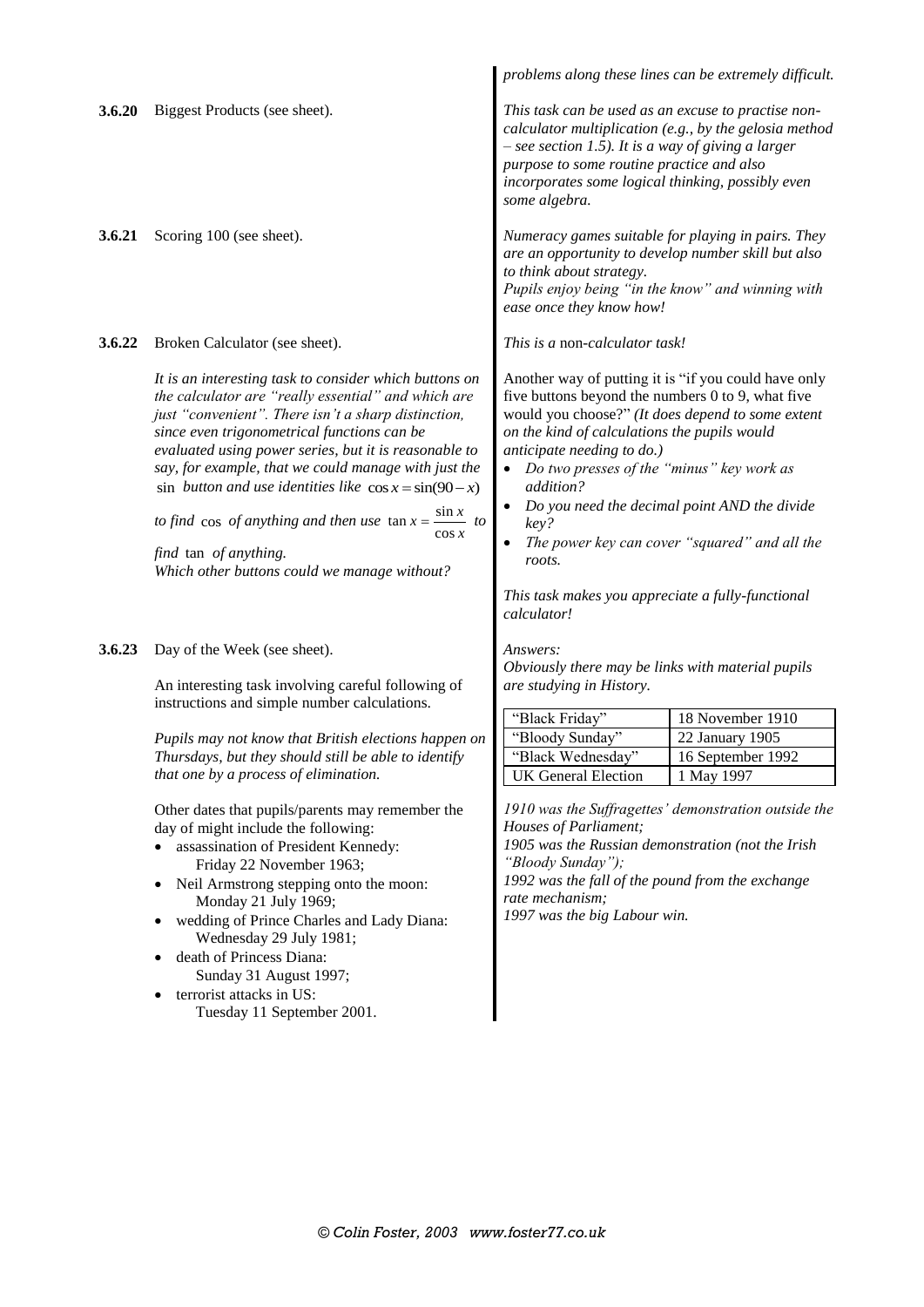*Positive Integers*

| 31 | $\vert$ 22   | 17 | $\vert 44 \vert$ | 6                |
|----|--------------|----|------------------|------------------|
| 10 | 57 2 26      |    |                  | 68               |
| 79 | <b>72</b>    | 45 | $\vert$ 12       | $\boldsymbol{0}$ |
| 94 | $\mathbf{3}$ | 63 | $\mathbf 1$      | 19               |
| 81 | <b>20</b>    | 98 | 5                | 38               |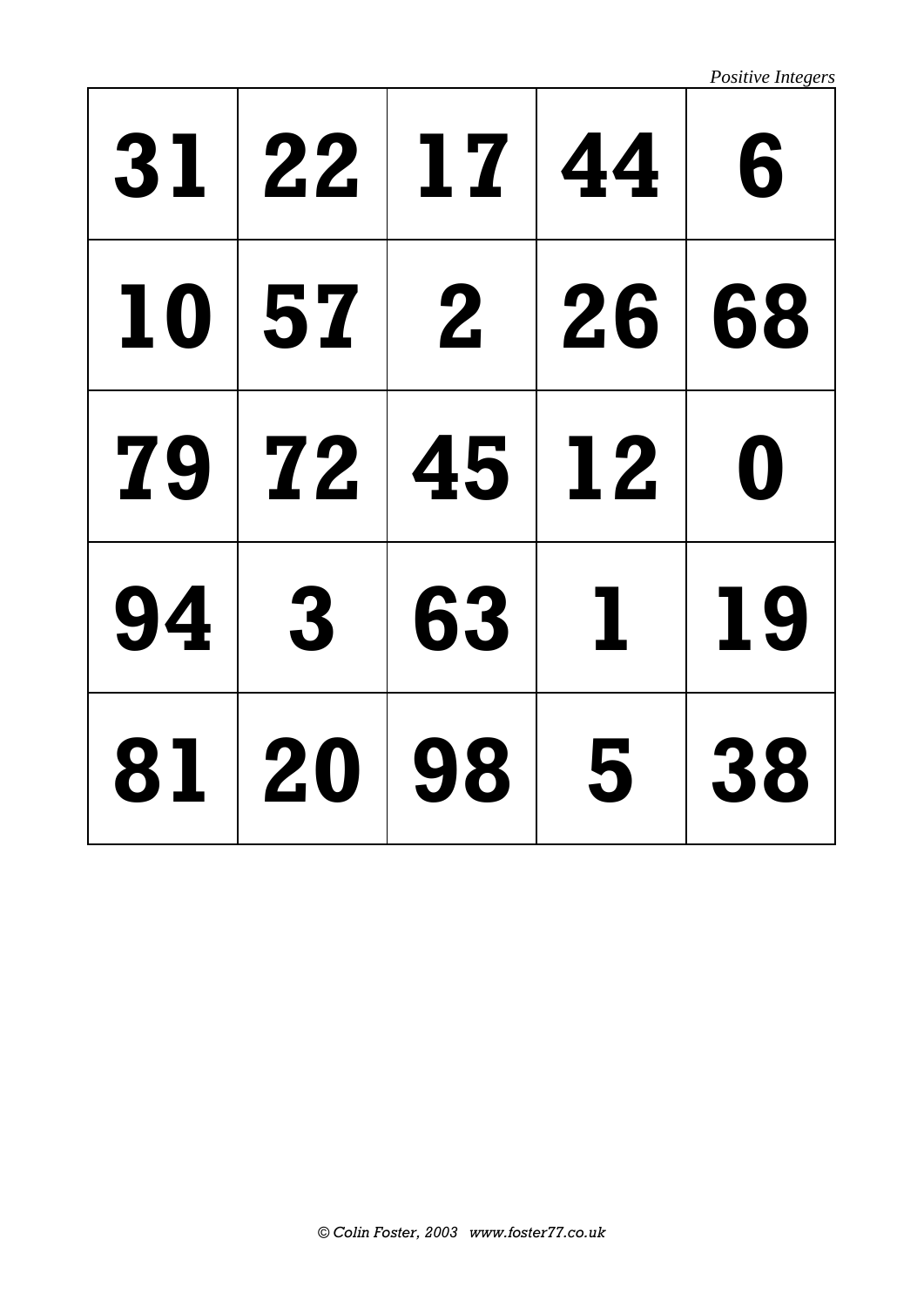| 4  | $\mathbf 2$ | 12               |       |
|----|-------------|------------------|-------|
|    | -7          | 32               | $-16$ |
| -3 | 28          | $\boldsymbol{0}$ | -5    |
| 26 | $-2$        | 15               | -30   |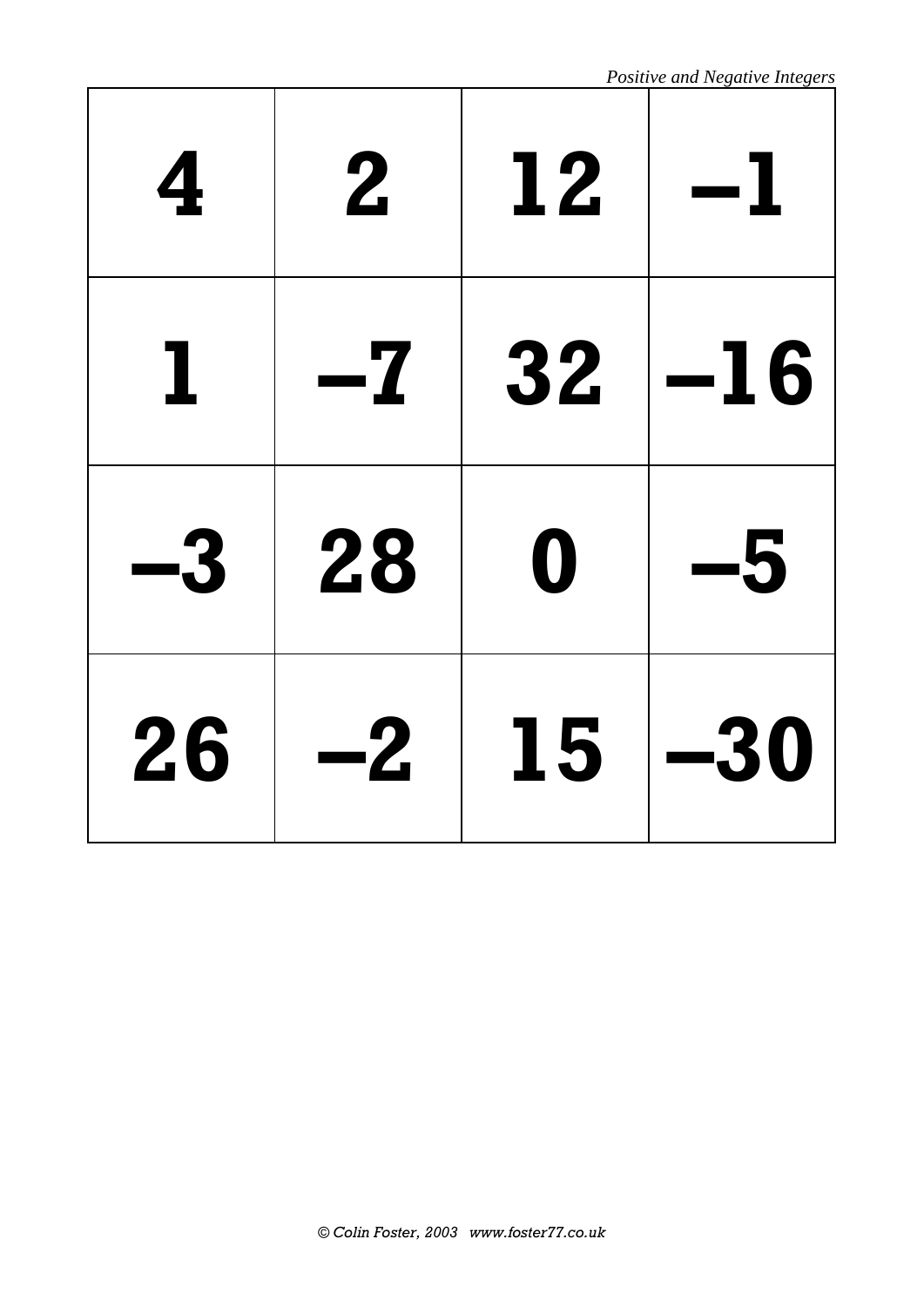*Positive Decimals*

|                  | 0.01 3.5 2.08 3.17 |  |
|------------------|--------------------|--|
|                  | $5.6$ 0 4.3 0.25   |  |
| 5.08 1.3 6.2 0.1 |                    |  |
|                  | 2.8 10.3 1.99 4.95 |  |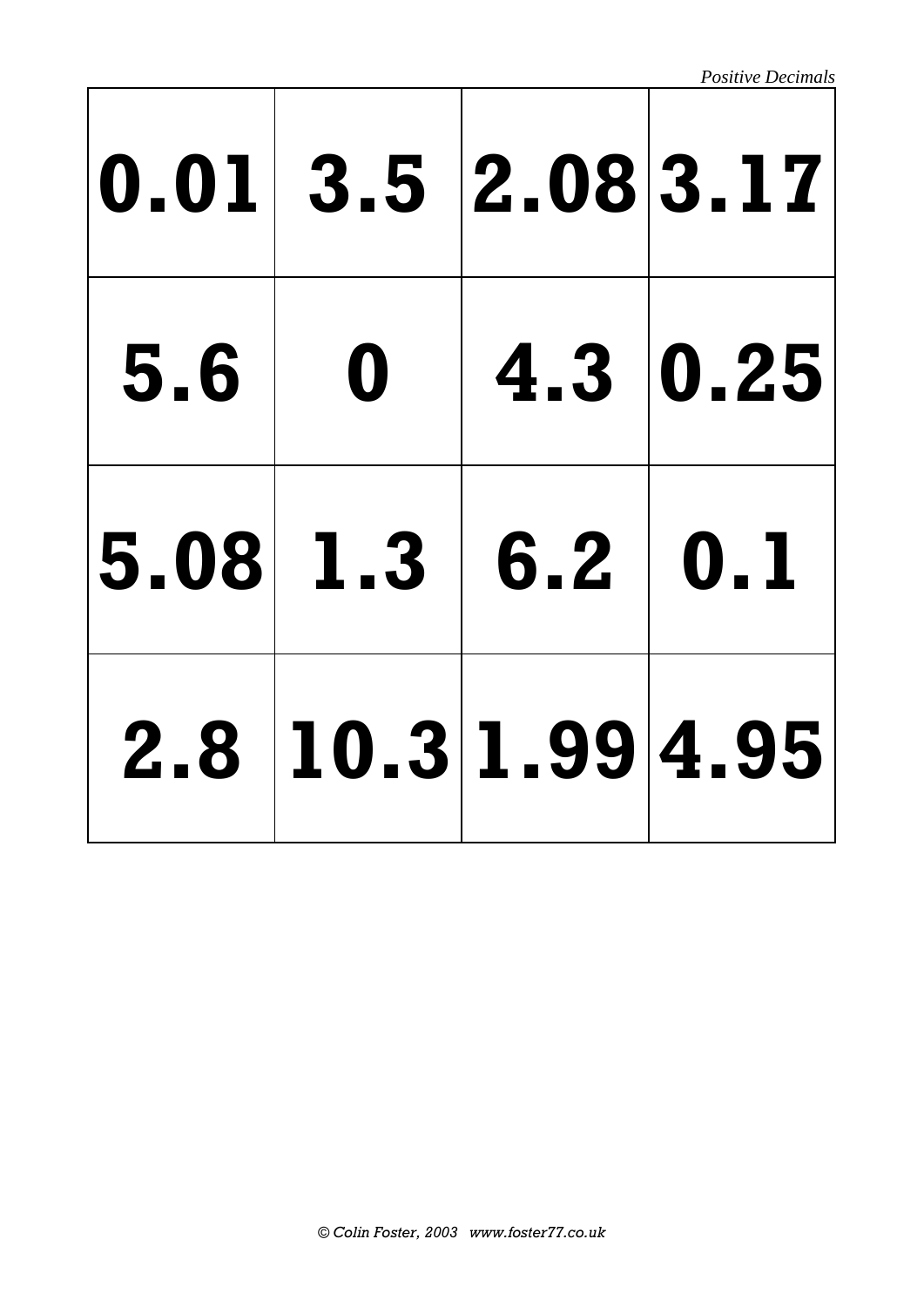| 0.3 | 1.83                           | 6.66             | $-0.12$ |
|-----|--------------------------------|------------------|---------|
| 0.9 | $-3.55$                        | $\boldsymbol{0}$ | 4.4     |
| 1.7 | $-0.05$                        | 5.9              | $-0.1$  |
|     | $-2.06$ $-10.3$ $-5.37$ $2.61$ |                  |         |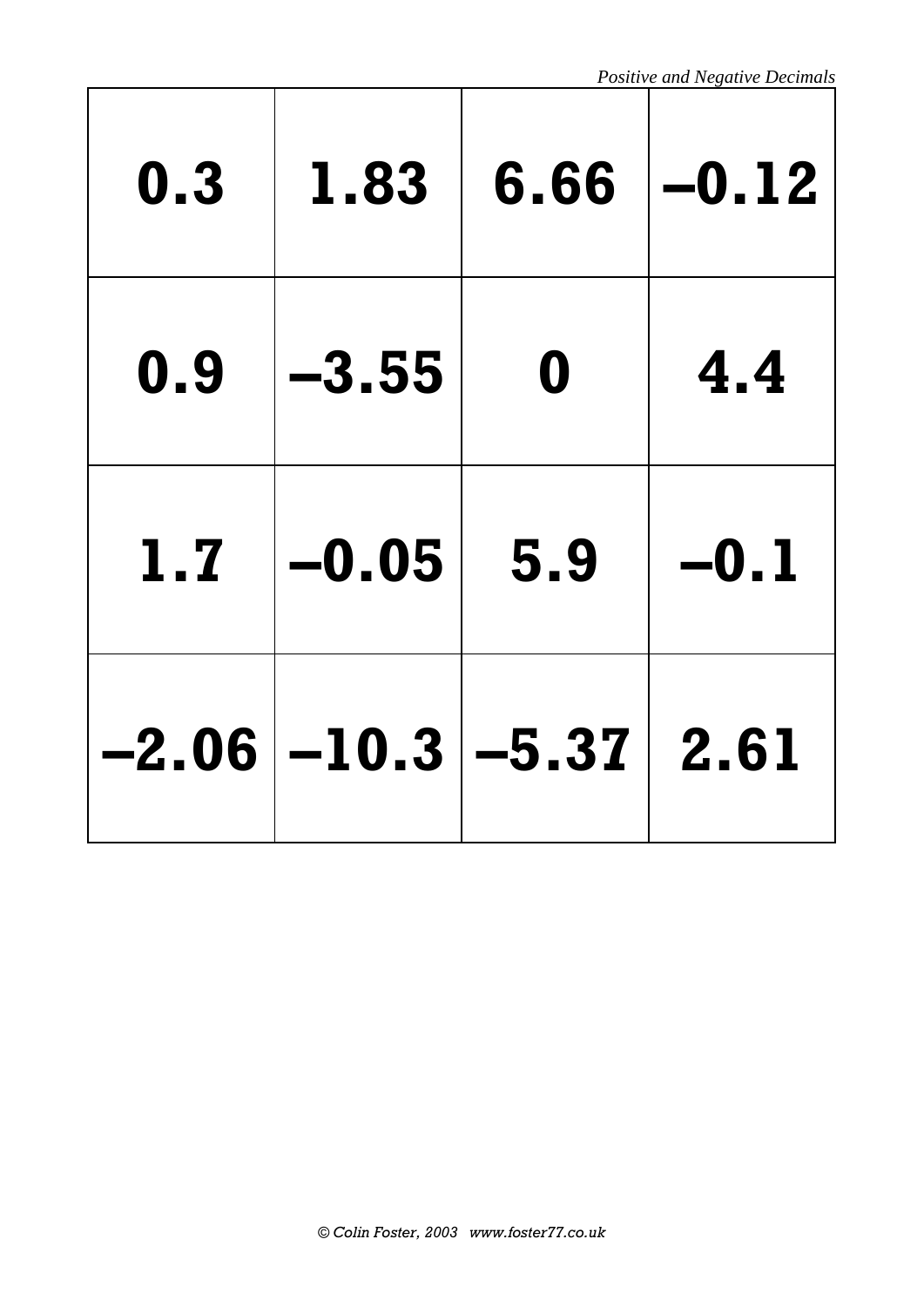|                 |               |               | Fractions                   |
|-----------------|---------------|---------------|-----------------------------|
| $\frac{2}{3}$   |               | $\frac{1}{6}$ |                             |
| $\frac{10}{21}$ | $\frac{1}{2}$ | $\frac{5}{8}$ | $\frac{2}{3}$ $\frac{1}{4}$ |
| $\frac{4}{5}$   | $\frac{1}{5}$ |               | $\frac{1}{3}$               |
|                 | $\frac{4}{9}$ | $\frac{3}{5}$ |                             |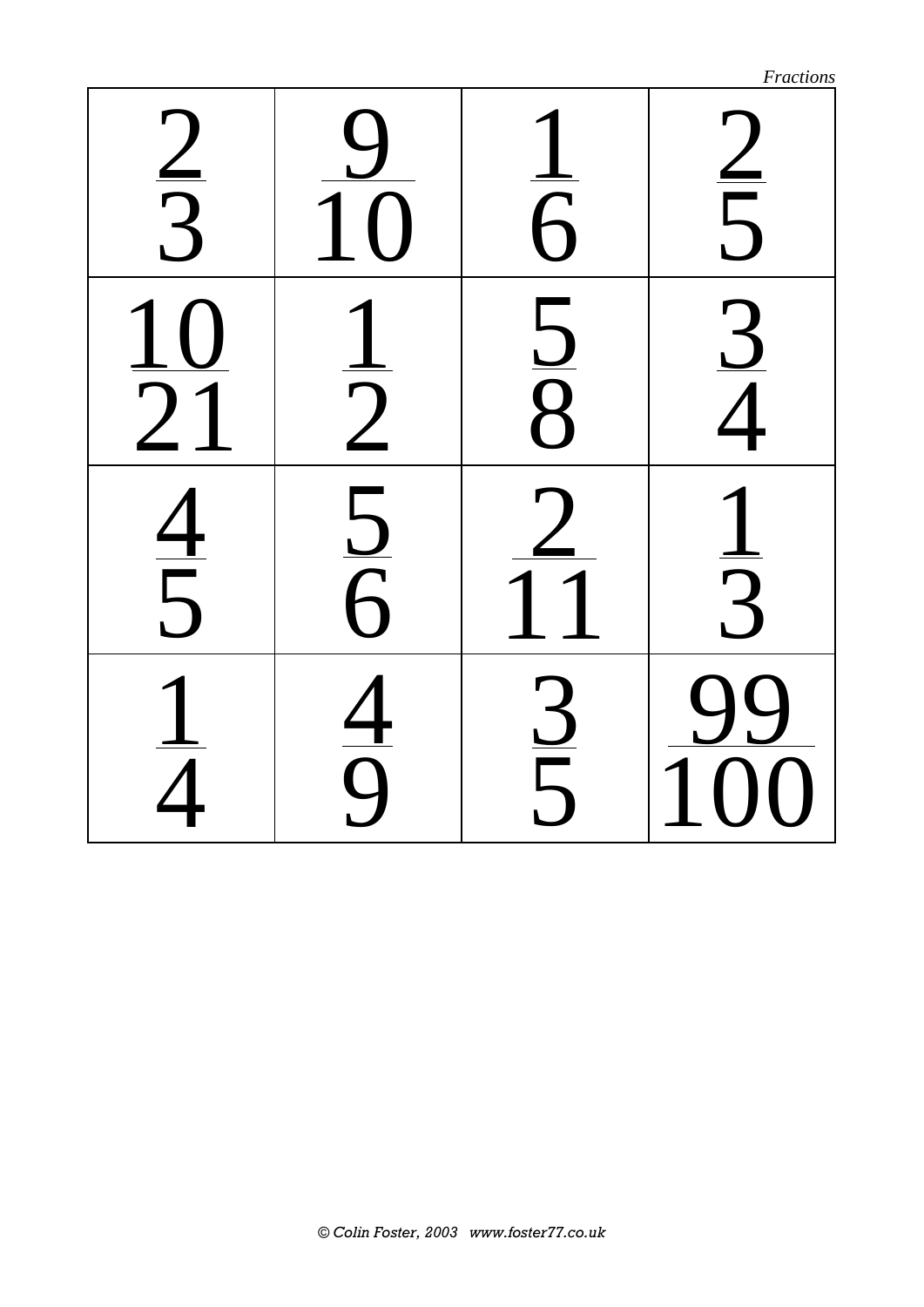*Percentages*

| $ 20\% 15\% 11\% 75\% $ |                        |  |
|-------------------------|------------------------|--|
|                         | $ 24\% 7\% 1\% 30\%$   |  |
|                         | 2% 65% 50% 80%         |  |
|                         | $ 60\% 40\% 5\% 25\% $ |  |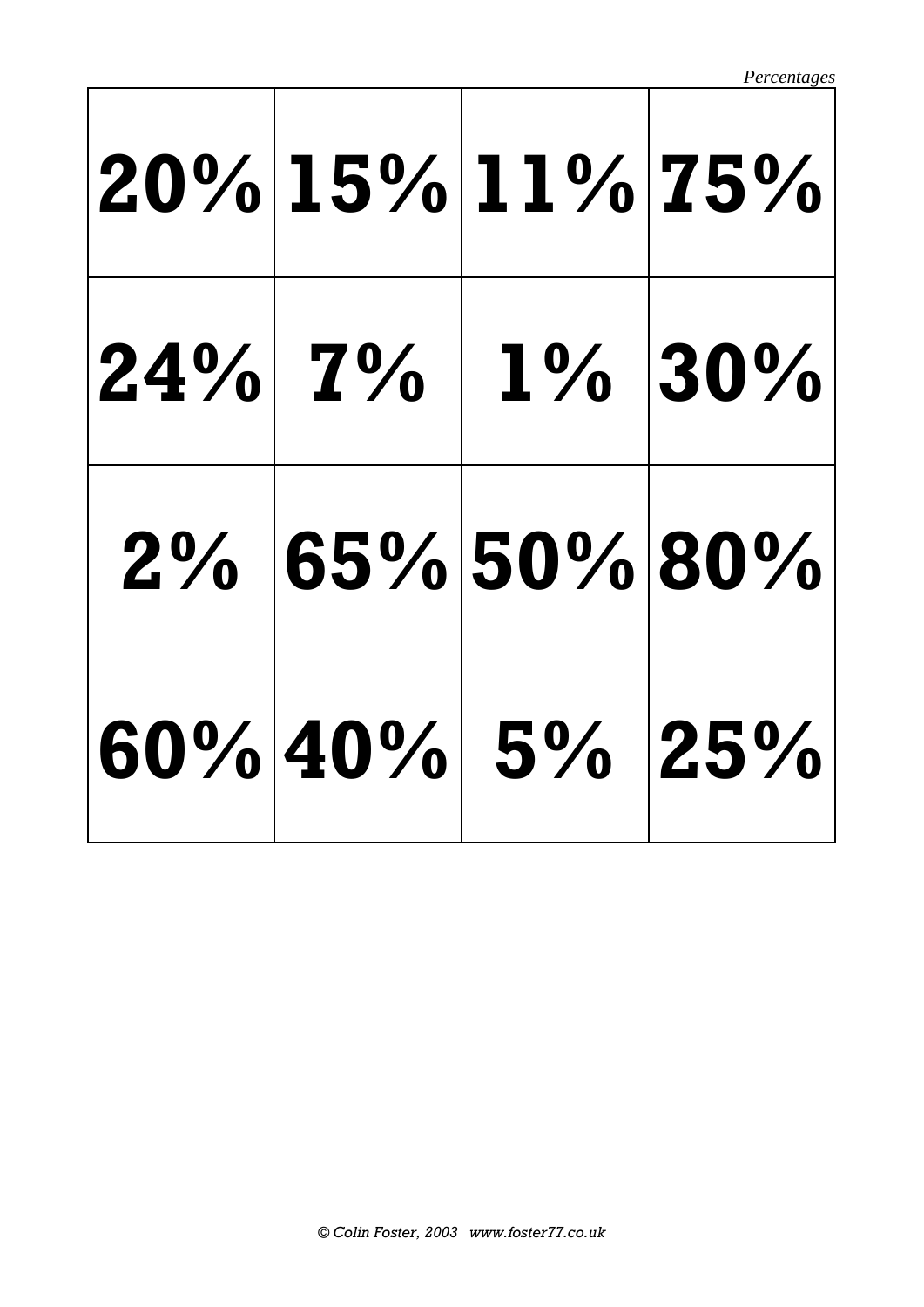Bach 1685-1750 Handel 1685-1759 Haydn 1732-1809 Mozart 1756-1791 Beethoven 1770-1827 Schubert 1797-1828 Mendelssohn 1809-1847 Chopin 1810-1849 Schumann 1810-1856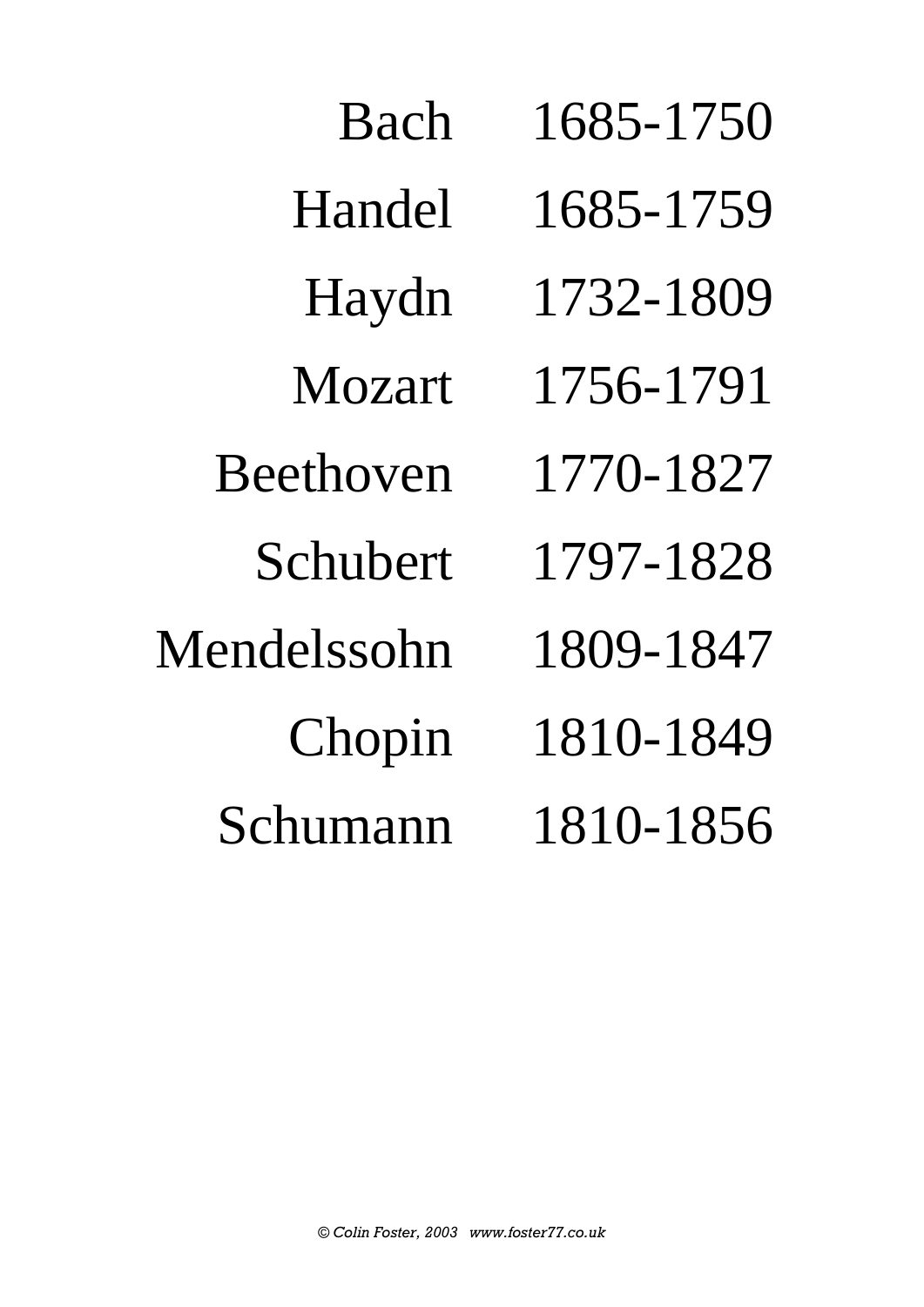*Musical Composers* TEACHER'S NOTES

| Bach               | 1685-1750 |
|--------------------|-----------|
| <b>Handel</b>      | 1685-1759 |
| Haydn              | 1732-1809 |
| <b>Mozart</b>      | 1756-1791 |
| <b>Beethoven</b>   | 1770-1827 |
| <b>Schubert</b>    | 1797-1828 |
| <b>Mendelssohn</b> | 1809-1847 |
| <b>Chopin</b>      | 1810-1849 |
| Schumann           | 1810-1856 |

Cover up left side: "What do you think these numbers are?" (Are they likely to be take-away sums? What makes them look like dates?, etc.)

Say that it's OK for pupils to abbreviate the composers' names when writing their answers, so long as they find a way of distinguishing between names that start with the same letter.

| 1  | How long did Bach live?                                                                                                                                                                       | 65 years                                           |
|----|-----------------------------------------------------------------------------------------------------------------------------------------------------------------------------------------------|----------------------------------------------------|
| 2  | How long did Haydn live for after Mozart had died?                                                                                                                                            | 18 years                                           |
| 3  | Which people on the list could Mozart have met if they'd been<br>in the same place?                                                                                                           | Handel, Haydn, Beethoven                           |
| 4  | How much longer did Handel live than Beethoven?                                                                                                                                               | 17 years longer                                    |
| 5  | Who lived the longest?                                                                                                                                                                        | Haydn                                              |
| 6  | Who died the youngest?                                                                                                                                                                        | <b>Schubert</b>                                    |
| 7  | When will it be the 300 <sup>th</sup> anniversary of Haydn's birth?                                                                                                                           | In 2032                                            |
| 8  | We were all born in the 20 <sup>th</sup> century and we'll probably all die<br>in the $21^{st}$ century. Which people on the list were like us – born<br>in one century and died in the next? | Bach, Handel, Haydn, Beethoven,<br><b>Schubert</b> |
| 9  | Which composer lived 1 year longer than another one on the<br>list?                                                                                                                           | Chopin (1 year longer than<br>Mendelssohn)         |
| 10 | I'm going to tell you about a composer who <i>isn't</i> on the list. His<br>name is Wagner and he lived twice as long as Mozart. He was<br>born in 1813. When did he die?                     | 1883                                               |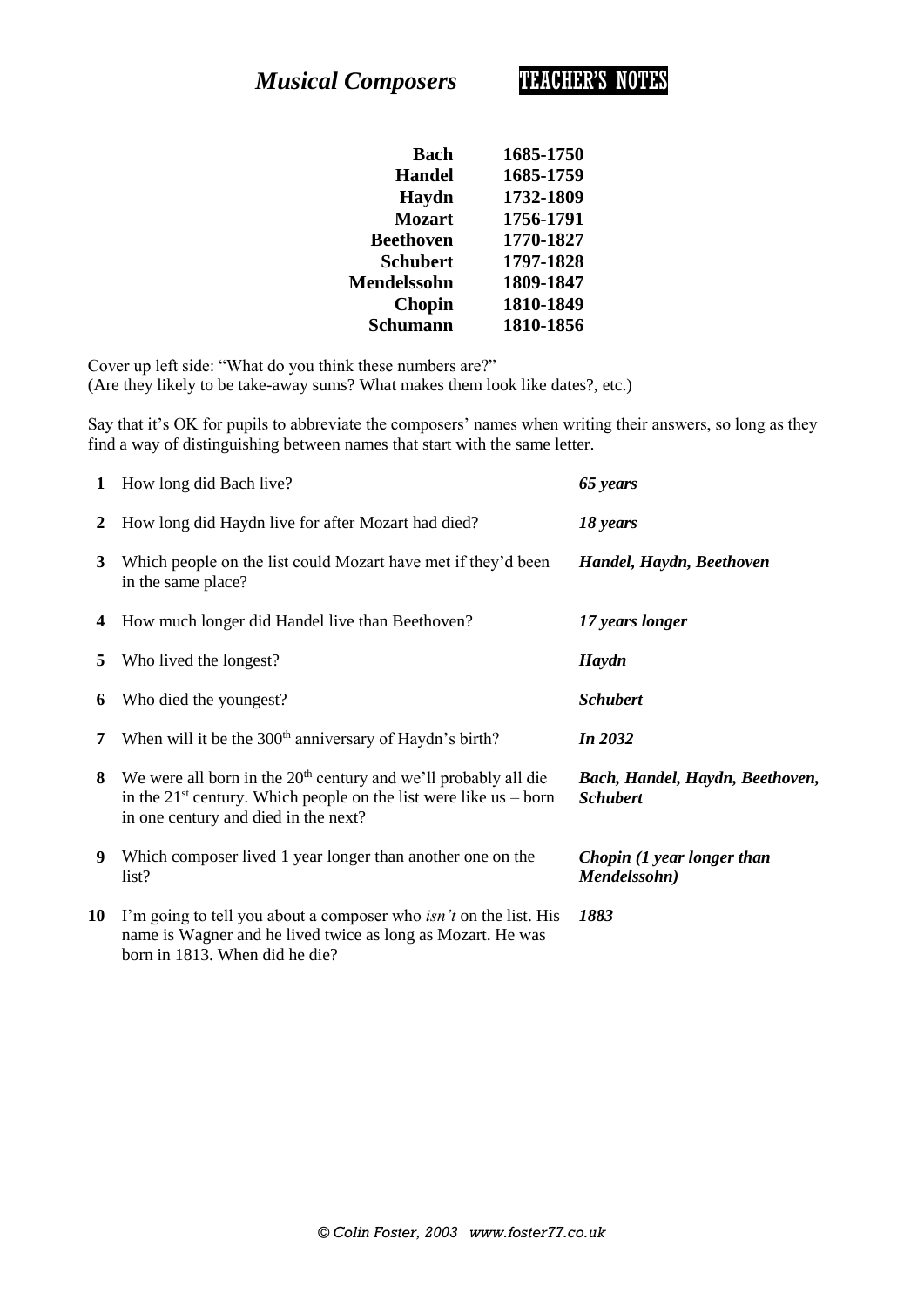## *Number Triangles (Addition)*

The number in each square is the *sum* of the numbers in the two circles connected to it.































*© Colin Foster, 2003 www.foster77.co.uk*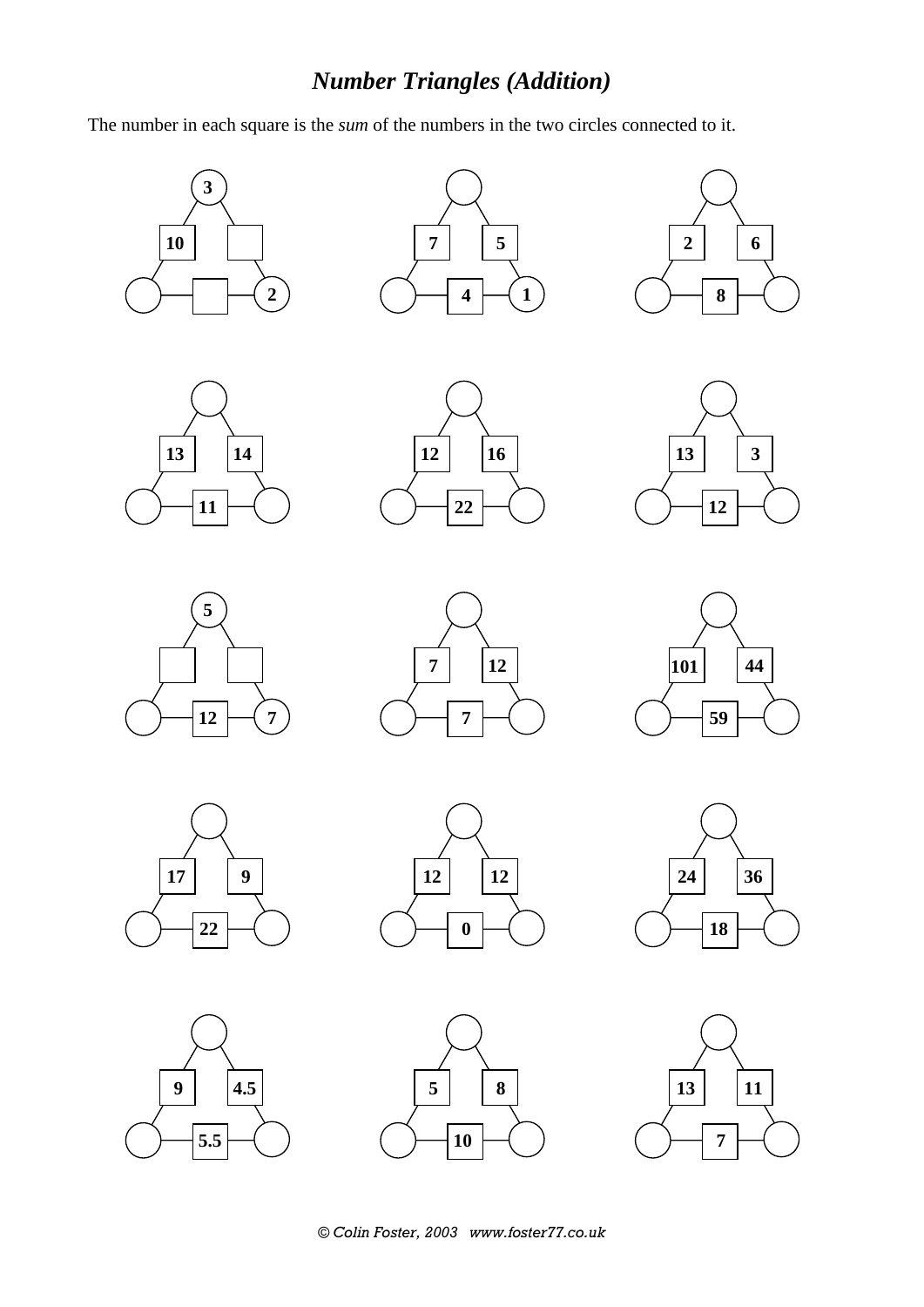

The number in each square is the *sum* of the numbers in the two circles connected to it.































 $\left( 3.5 \right)$   $\left. \left. \right)$   $\left. \right)$   $\left. \right)$   $\left( 6.5 \right)$ 

**1.5**

*© Colin Foster, 2003 www.foster77.co.uk*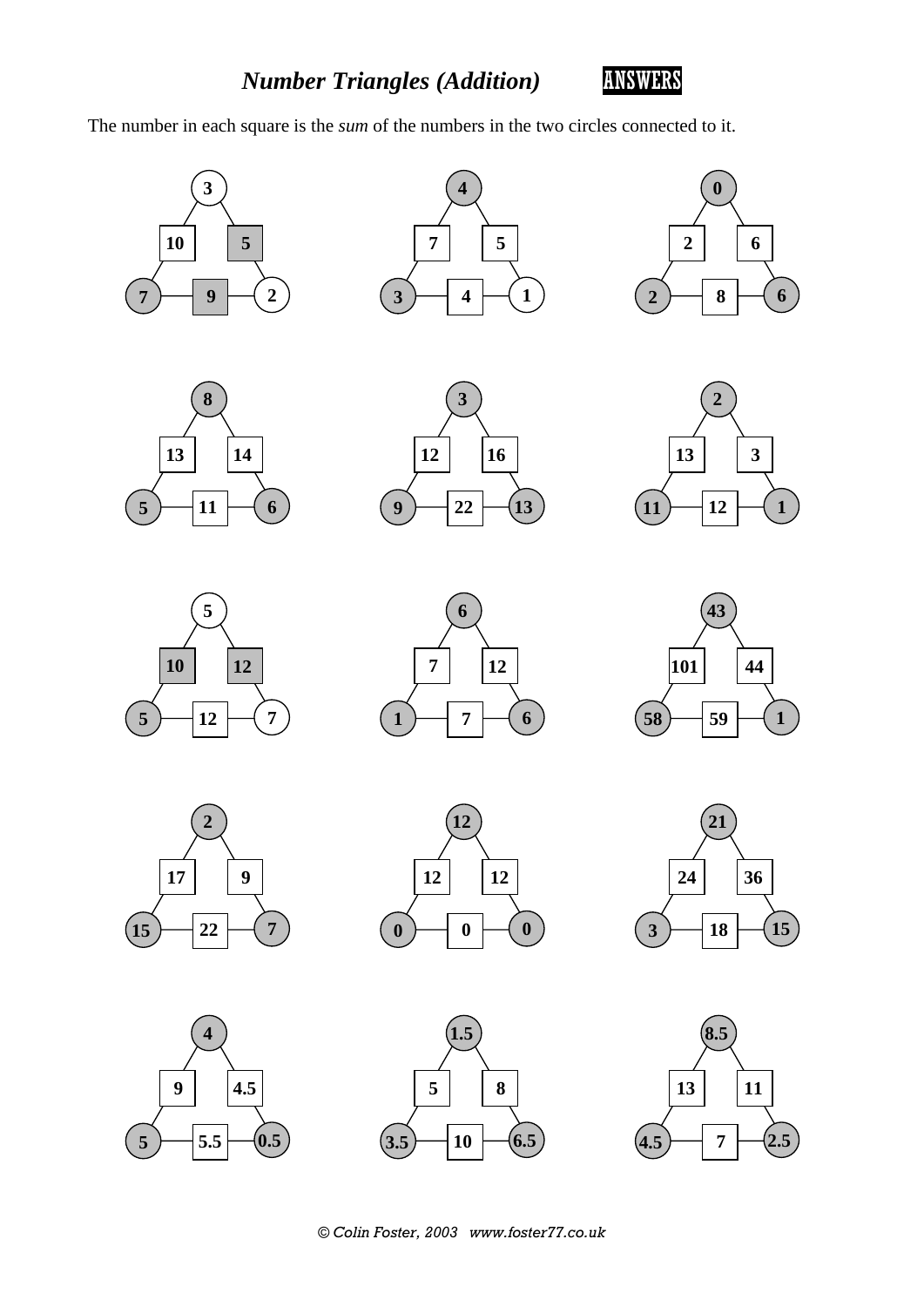## *Number Triangles (Multiplication)*

The number in each square is the *product (multiplication)* of the numbers in the two circles connected to it.































*© Colin Foster, 2003 www.foster77.co.uk*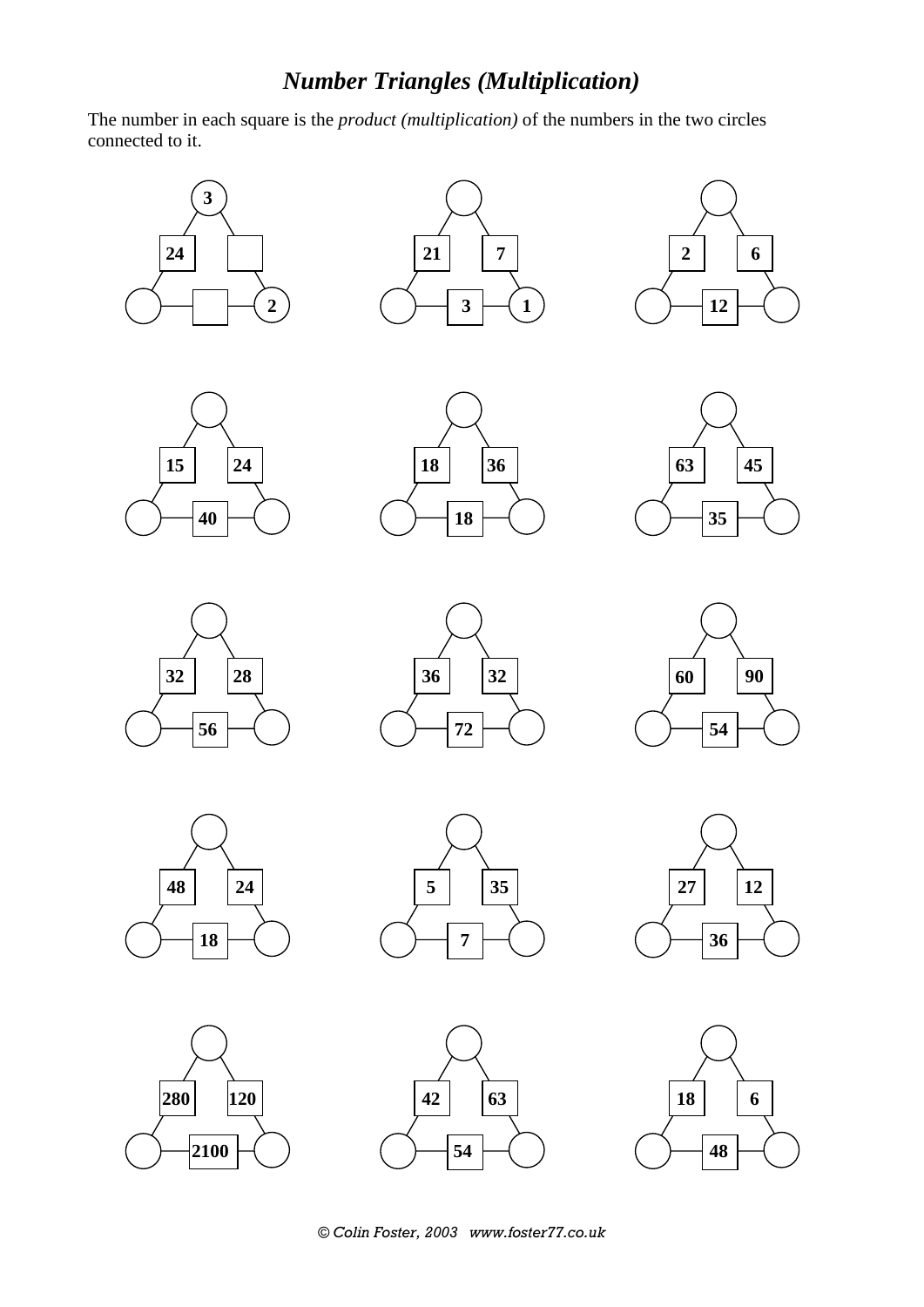

The number in each square is the *product (multiplication)* of the numbers in the two circles connected to it.































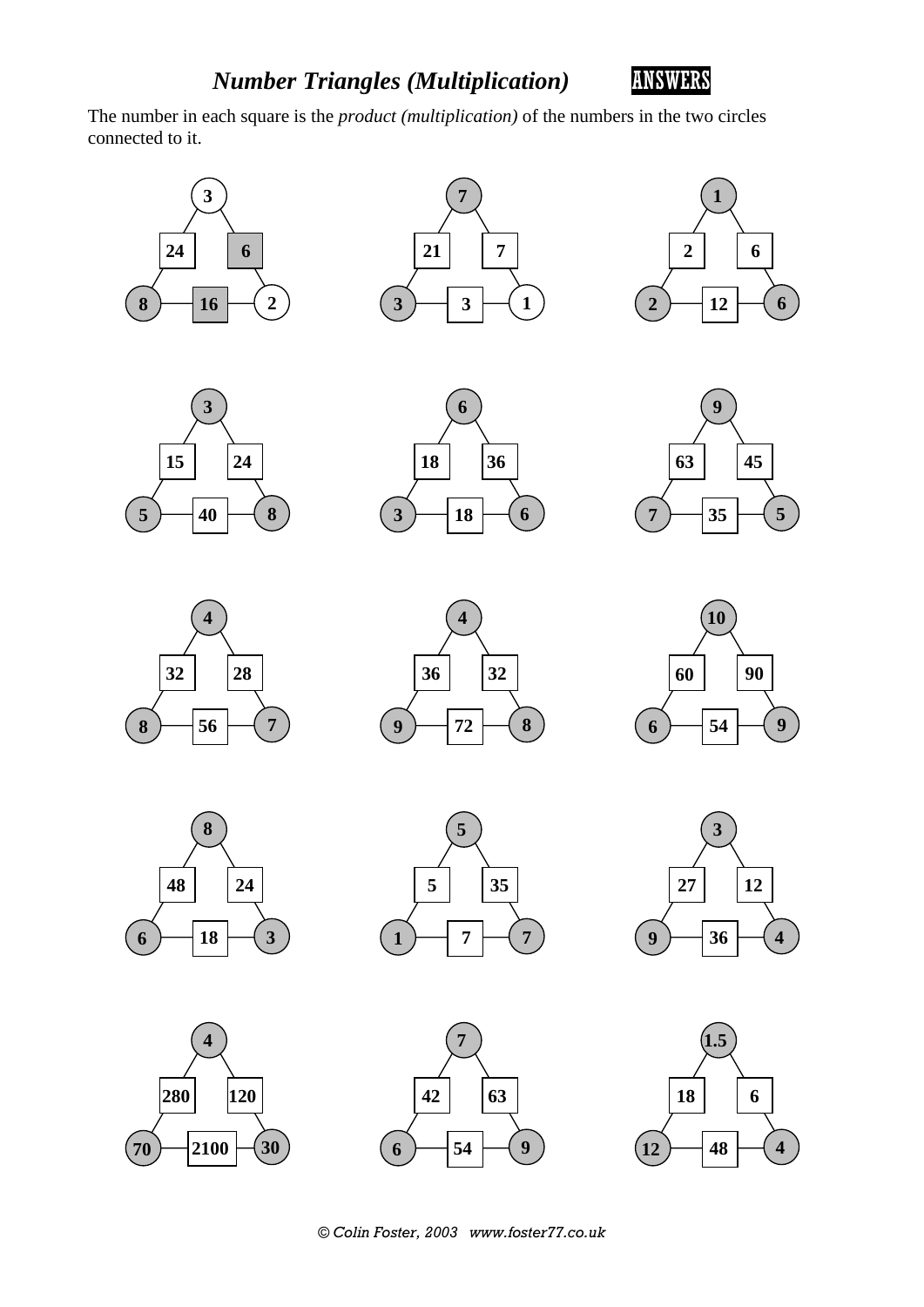## *Numbers and Words*

*Remember that there is no "U" in FORTY.*

#### **Task 1**

Choose an integer between 1 and 100 and write it in words; *e.g., thirty-eight*

Count up the total number of letters; *e.g., 11*

Write this number in words; *e.g., eleven*

Keep going; *e.g., six, three, …*

What happens eventually?

Try it with some different starting numbers.

Can you explain why this happens?

### **Task 2**

The three letters in the word *ten* are all different.

What is the largest number you can write in words where all the letters are different? You can use any letters you like, but you can use each letter only once.

What is the smallest number you can do?

#### **Task 3**

Let  $A = 1$ ,  $B = 2$ ,  $C = 3$ , etc. for this task.

For a word, like MATHS, the value is the *sum* of the values of the letters that make it up. e.g., for MATHS,  $13 + 1 + 20 + 8 + 19 = 61$ .

Which 5-letter word has the biggest total? It has to be a proper word.

Which has the smallest total?

Which number (in words) between *one* and *twenty* do you expect to have the biggest value? Which do you think would have the smallest? Try it and see.

Write the numbers *one* to *twenty* in order of their word values.

Find a word with a value as close to 100 as you can.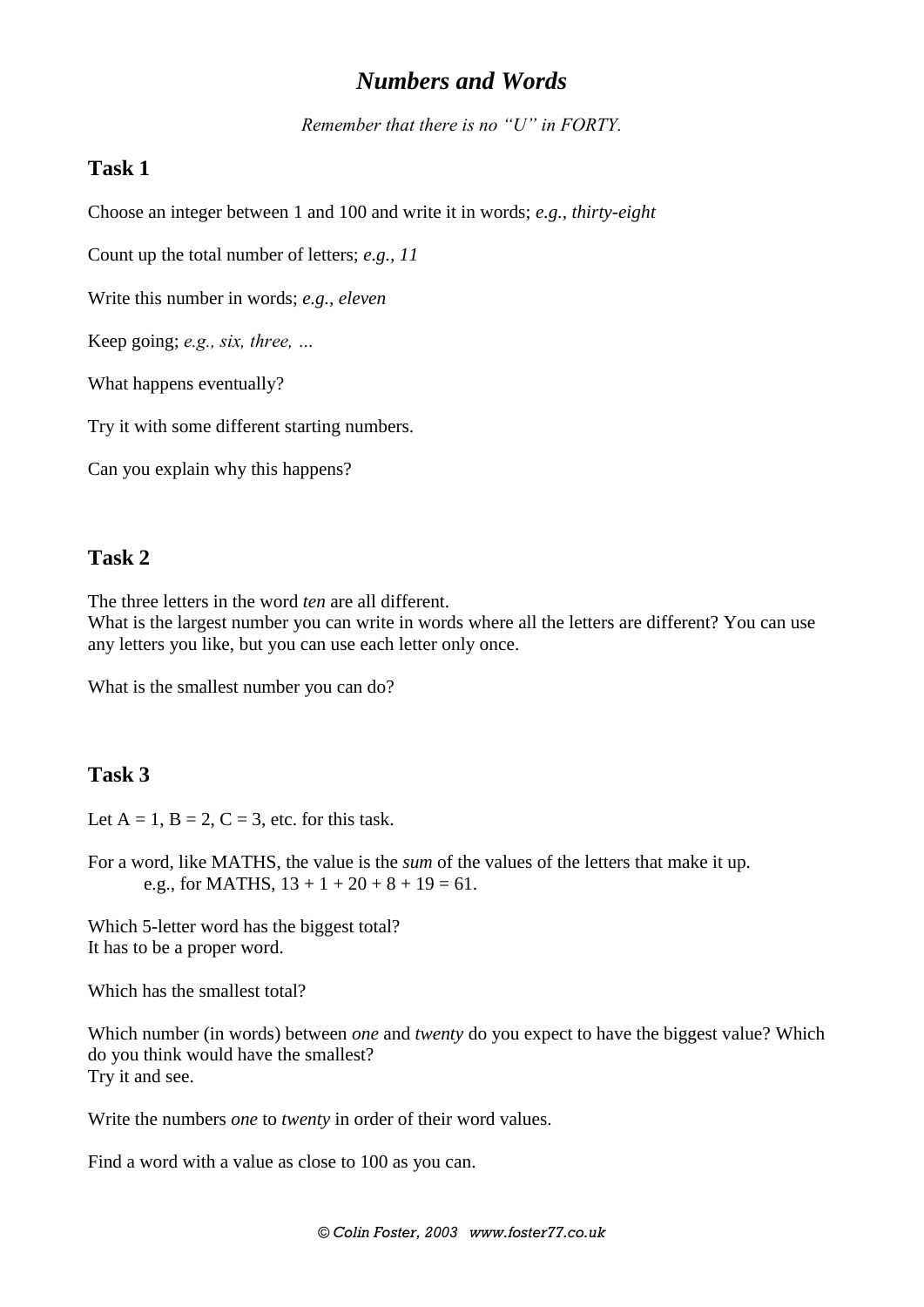|  |  | $\overline{\phantom{0}}$ |  |  |             | $- -$        | IVI. |  |    |               |     | $\sim$ | $\overline{\phantom{a}}$ | $\mathbf{v}$  | $\mathbf{v}$ |                       |   |
|--|--|--------------------------|--|--|-------------|--------------|------|--|----|---------------|-----|--------|--------------------------|---------------|--------------|-----------------------|---|
|  |  |                          |  |  | 10<br>- 117 | $\mathbf{1}$ |      |  | ιn | 1 O<br>$\sim$ | 1 Q | GΩ.    | --                       | $\sim$<br>سىس |              | $\cap$ $\subset$<br>⊷ | ້ |

|                |  |  |  |  |  |  |  |  |  |  | $V W X Y Z$ |  |
|----------------|--|--|--|--|--|--|--|--|--|--|-------------|--|
| $\overline{a}$ |  |  |  |  |  |  |  |  |  |  |             |  |

| $\mathbf{1}$ |  |  |  |  |    | $- -$ | M | N        |    |  | $\sim$ | $\sim$ |               | T T T<br>$\mathbf{w}$              |          |     |
|--------------|--|--|--|--|----|-------|---|----------|----|--|--------|--------|---------------|------------------------------------|----------|-----|
|              |  |  |  |  | 10 |       |   | $\Delta$ | 16 |  |        | 20     | $\sim$<br>--- | $\sim$<br>$\overline{\phantom{m}}$ | $\Omega$ | 26. |

| $\overline{1}$ |  |  |  |  | $\mathbf{r}$<br>V | N/L | N  |    | $\overline{\phantom{a}}$<br>к |    | $\sim$ |           | $\mathbf{v}$  | $X^2$       | $ -$                       | $ -$      |                          |
|----------------|--|--|--|--|-------------------|-----|----|----|-------------------------------|----|--------|-----------|---------------|-------------|----------------------------|-----------|--------------------------|
|                |  |  |  |  |                   |     | 14 | 10 | 18                            | 19 | 20     | <b>⊥∟</b> | $\sim$<br>--- | $\cap$<br>ت | $\gamma_{\varDelta}$<br>∠⊣ | $\bigcap$ | $\overline{\phantom{0}}$ |

| $\mathbf{1}$ |  |  |  |  | $- -$<br><b>II</b> | -NI | N |     |      |    |    |    |    |  | <u>_</u>  |
|--------------|--|--|--|--|--------------------|-----|---|-----|------|----|----|----|----|--|-----------|
|              |  |  |  |  |                    |     |   | 16. | - 18 | 10 | 20 | -- | -- |  | 26<br>້⇔ບ |

|  |  |  |  |  | $\mathbf{r}$<br>V | N/L | N  |  | $\overline{\phantom{a}}$ | $\sim$ | $\mathbf{r}$ |                 | $\mathbf{V}$  |                                |          |
|--|--|--|--|--|-------------------|-----|----|--|--------------------------|--------|--------------|-----------------|---------------|--------------------------------|----------|
|  |  |  |  |  |                   |     | 14 |  | 18                       | 1Q     | 20           | $\Omega$<br>--- | $\Omega$<br>ت | 25<br>$\overline{\phantom{m}}$ | $\omega$ |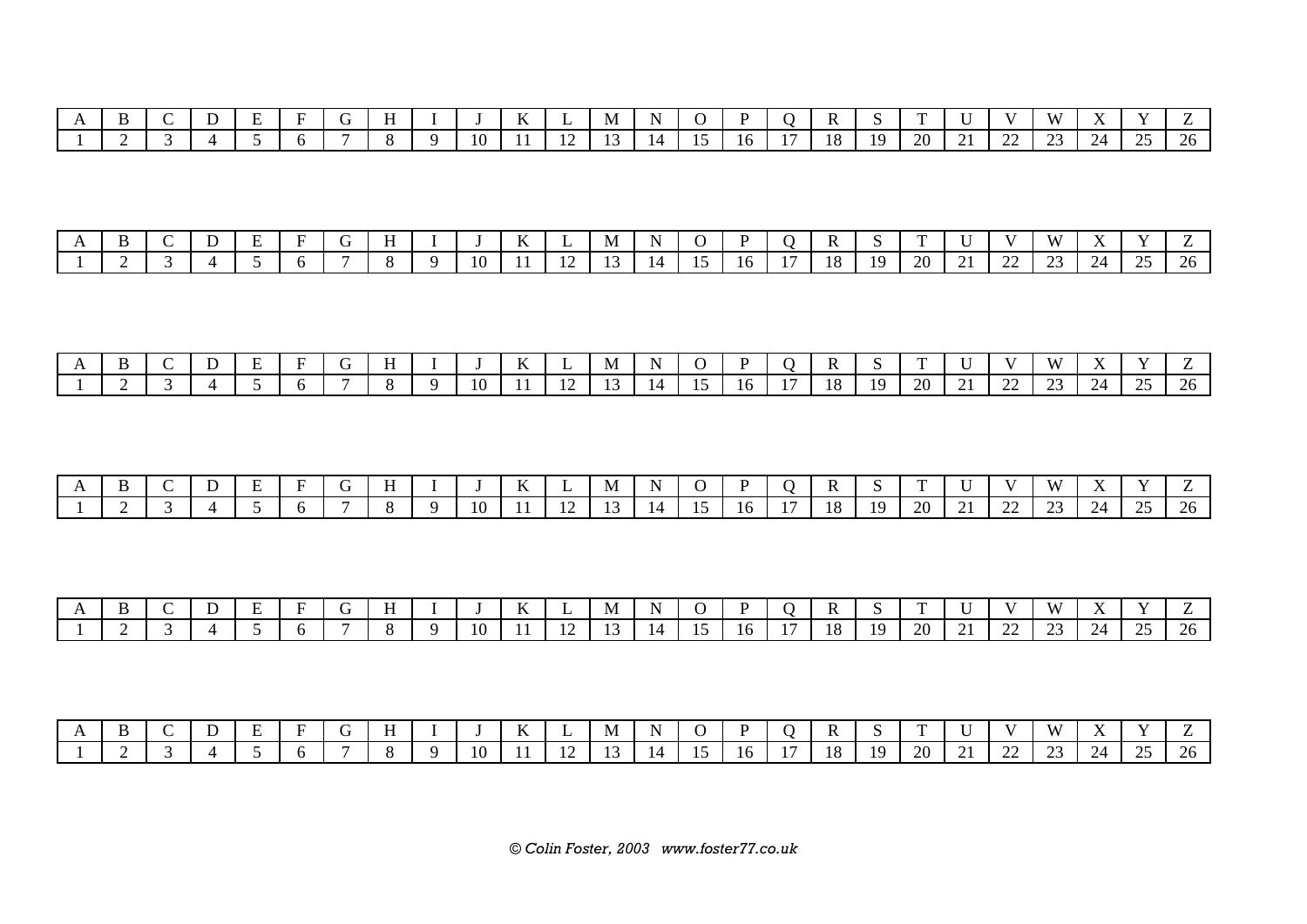## *Integer Investigations*

Try these processes and see what happens in each case. Follow the instructions carefully.

## **Process 1**

| 1 Choose any 3-digit number where all the digits are<br>different.       | example<br>375     |
|--------------------------------------------------------------------------|--------------------|
| 2 Write down the digits in the opposite order.                           | 573                |
| 3 Subtract the smaller from the larger.                                  | $573 - 375 = 198$  |
| 4 Write down the digits of this new number in the<br>opposite order.     | 891                |
| 5 Add these last two numbers.                                            | $198 + 891 = 1089$ |
| Try some more numbers.<br>Describe what happens.<br>Can you explain why? |                    |

What if you start with a 4-digit or 5-digit number?

## **Process 2**

|   | 1 Choose a 3-digit number where all the digits are<br>different.                  | example<br>452    |
|---|-----------------------------------------------------------------------------------|-------------------|
|   | 2 Arrange the digits so that they go from biggest to<br>smallest (left to right). | 542               |
|   | 3 Arrange the digits so that they go from smallest to<br>biggest.                 | 245               |
|   | 4 Subtract the second one from the first one.                                     | $542 - 245 = 297$ |
| 5 | Repeat using the new number.                                                      |                   |
|   | 6 Keep going until you have a good reason to stop.                                |                   |
|   | Describe what happens.                                                            |                   |

Can you explain why? Try it with 4-digit numbers.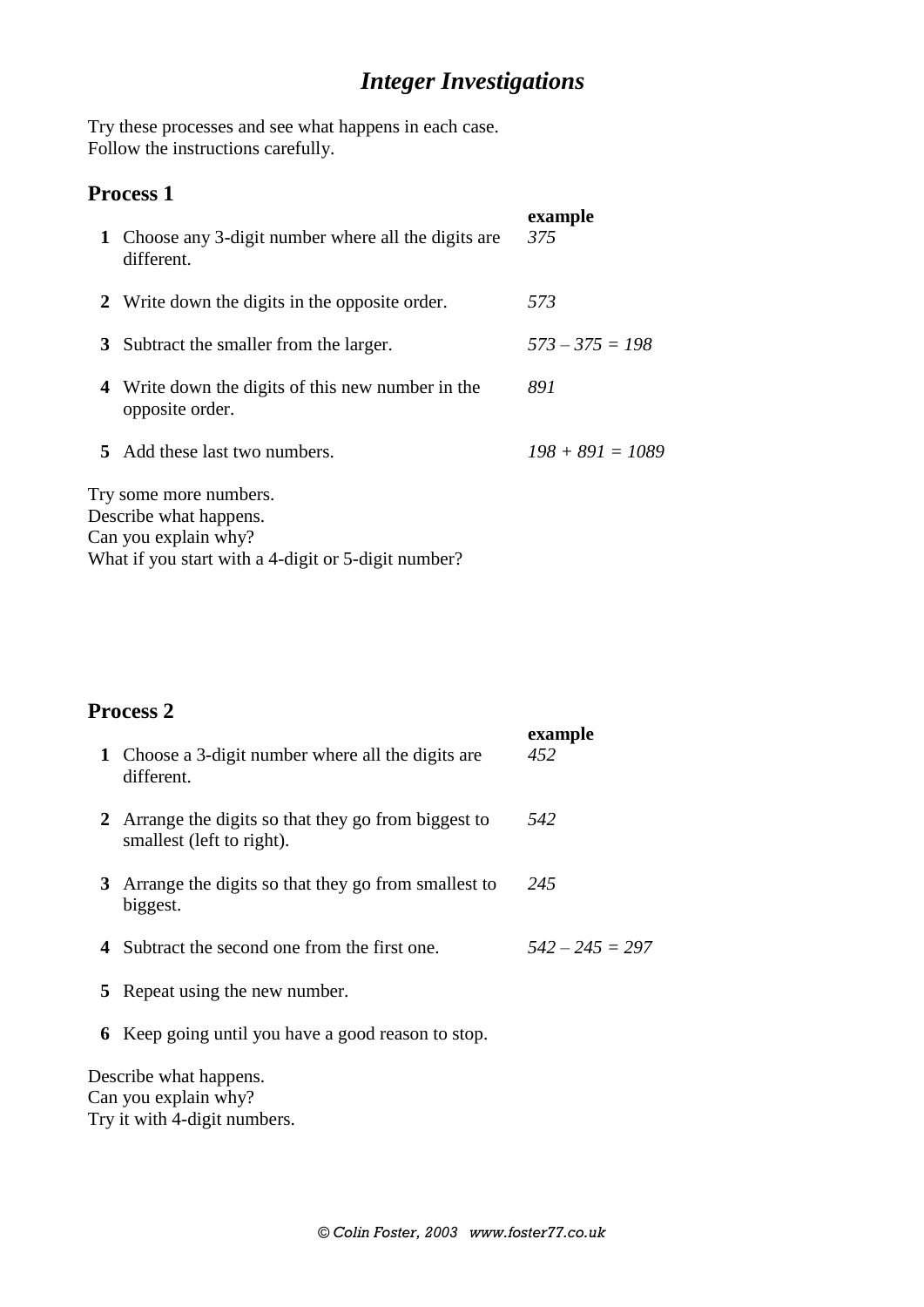## *Integer Investigations (continued)*

Try these processes and see what happens in each case. Follow the instructions carefully.

#### **Process 3**

**1** Choose any 2-digit number.

**example**  $38 \rightarrow 19 \rightarrow 58 \rightarrow 29 \rightarrow 88 \rightarrow etc.$ 

- **2** If the number is even, divide by 2.
- **3** If the number is odd, multiply by 3 and add 1.
- **4** Go back to step 2.
- **5** Keep going until you have a good reason to stop.

Describe what happens. Can you explain why?

### **Process 4**

| 1 Choose any integer between 1 and 100.                         | example<br>47 |
|-----------------------------------------------------------------|---------------|
| 2 Add 8.                                                        | 55            |
| 3 Divide the answer by 3.<br>(If you get a decimal, that's OK.) | 18.333        |
| 4 Go back to step 2.                                            | 26.333        |
| <b>5</b> Keep going until you have a good reason to stop.       | 8.778, etc.   |
| Describe what happens.                                          |               |

Can you explain why?

Make up a similar rule. What happens this time?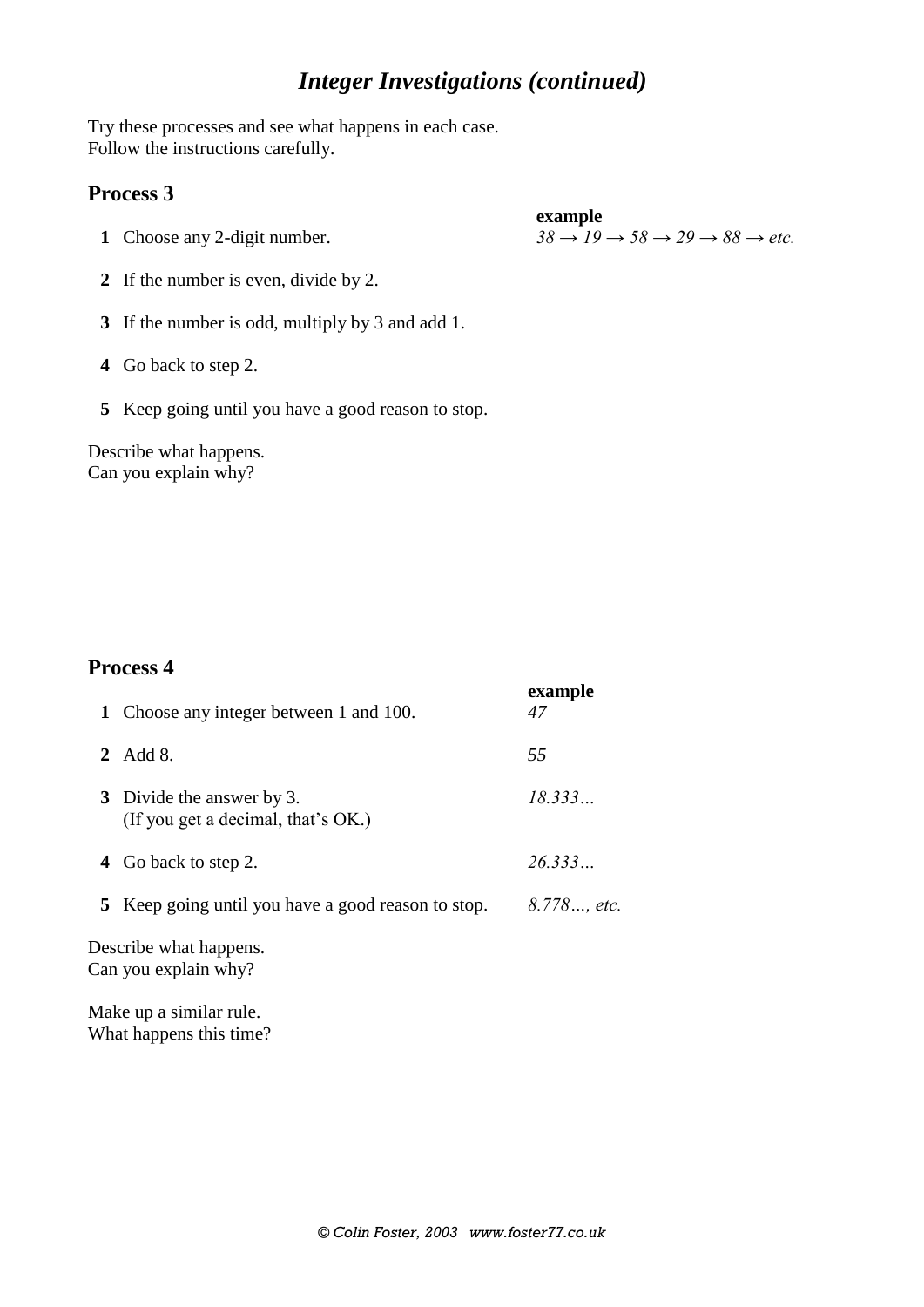## *Un-Magic Squares!*

In a *magic square*, all the rows, all the columns and both diagonals add up to the same amount (the magic total).

The squares below are *un-magic squares*; there's *one wrong number* in each one.

Find the wrong number and correct it.

| 14 | 20 |
|----|----|
| 2  | 18 |
|    | ×. |

magic total  $=$ 

| 93 | 16 |
|----|----|
| 49 | 71 |
| 6  | 60 |
|    |    |

magic total  $=$ 

| 29 | 44 | 23 |
|----|----|----|
| 26 | 32 | 38 |
| 41 | 21 | 35 |

| 147 | 143 | 163 |
|-----|-----|-----|
| 167 | 151 | 153 |
| 139 | 159 | 155 |

magic total  $=$ 

| 12              | 22 | 20 |
|-----------------|----|----|
| 25              | 18 | 10 |
| 16              | 14 | 24 |
| magic total $=$ |    |    |

52 15

36 64

22 29

magic total  $=$ 

| 19  | 74 |
|-----|----|
| 59  | 85 |
| 107 | 30 |
|     | ٠  |

magic total  $=$ 

| 28             | 24                  | 45 |
|----------------|---------------------|----|
| 48             | 32                  | 16 |
| 20             | 40                  | 36 |
| ma $\alpha$ 10 | $t \alpha t \alpha$ |    |

magic total  $=$ 

| 25              | 20 | 21 |
|-----------------|----|----|
| 18              | 22 | 26 |
| 32              | 24 | 19 |
| magic total $=$ |    |    |

| magic total |  |
|-------------|--|
|-------------|--|

| 21              | 35 | 25 |
|-----------------|----|----|
| 31              | 27 | 23 |
| 29              | 19 | 34 |
| magic total $=$ |    |    |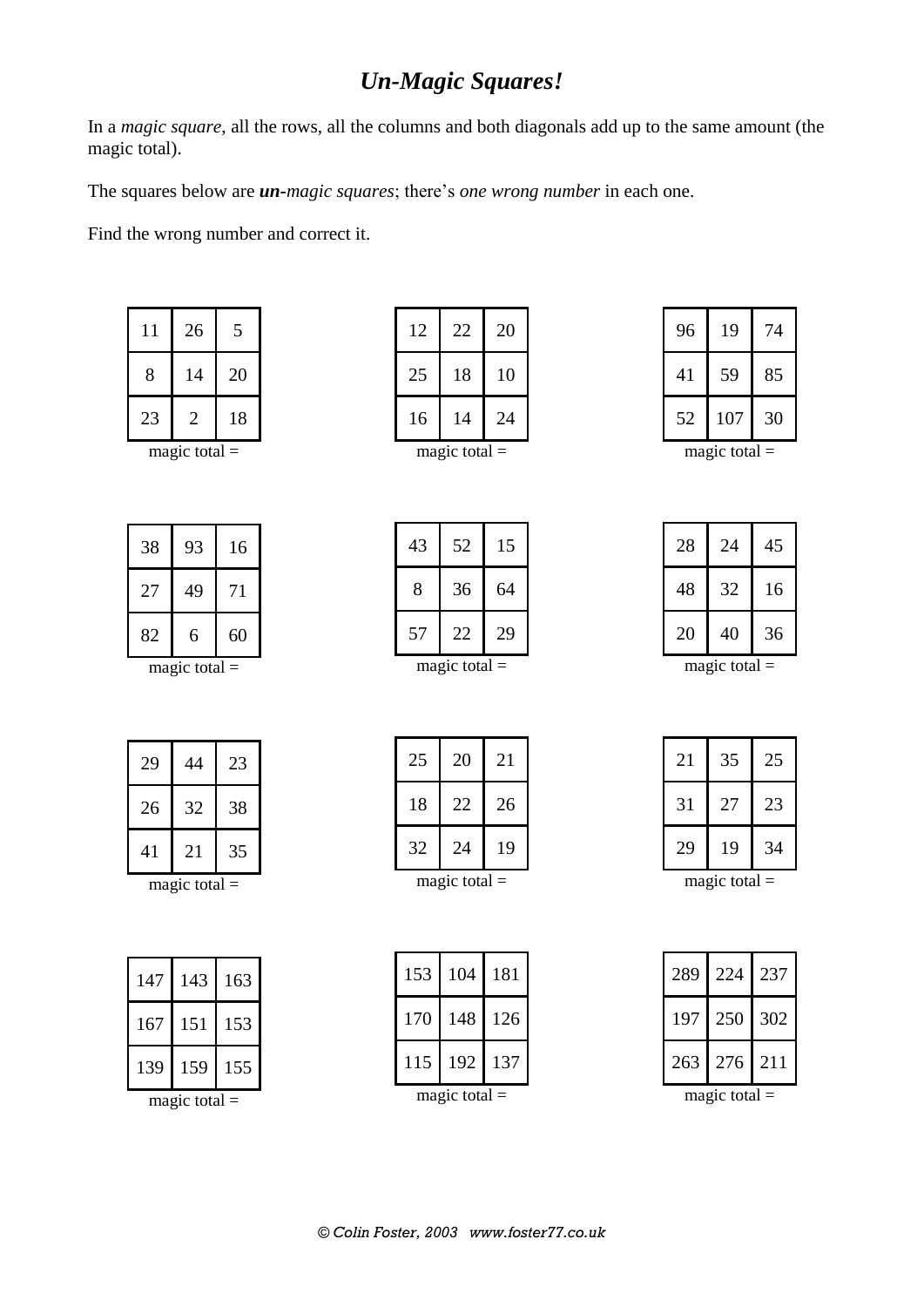## *Un-Magic Squares! ANSWERS*



In a *magic square*, all the rows, all the columns and both diagonals add up to the same amount (the magic total).

The squares below are *un-magic squares*; there's *one wrong number* in each one. Find the wrong number and correct it.

*One way of working is to write the totals of each row/column/diagonal round the edge. Sometimes you may notice the incorrect number because it is the only odd or only even number.*

#### The shaded boxes are the corrected numbers, and the magic totals are in bold underneath.

| 11 | 26 | 5  |
|----|----|----|
| 8  | 14 | 20 |
| 23 | 2  | 17 |

magic total  $= 42$ 

| 38 | 93 | 16 |
|----|----|----|
| 27 | 49 | 71 |
| 82 | 5  | 60 |

magic total  $= 147$ 

| 29 | 44 | 23 |
|----|----|----|
| 26 | 32 | 38 |
| 41 | 20 | 35 |

magic total  $= 96$ 

| 147             | 143 | 163 |
|-----------------|-----|-----|
| 167             | 151 | 135 |
| 139             | 159 | 155 |
| 53<br>amic tota |     |     |

magic total  $= 453$ 

| 12                      | 22 | 20 |  |
|-------------------------|----|----|--|
| 26                      | 18 | 10 |  |
| 16                      | 14 | 24 |  |
| magic total $-$ 54 $\,$ |    |    |  |

magic total  $= 54$ 

| 43 | 50                  | 15 |
|----|---------------------|----|
| 8  | 36                  | 64 |
| 57 | 22                  | 29 |
|    | magic total = $108$ |    |

| 25          | 20 | 21 |  |
|-------------|----|----|--|
| 18          | 22 | 26 |  |
| 23          | 24 | 19 |  |
| magic total |    |    |  |

magic total  $= 66$ 

| 159                 | 104 | 181 |  |
|---------------------|-----|-----|--|
| 170                 | 148 | 126 |  |
| 115                 | 192 | 137 |  |
| magic total = $444$ |     |     |  |

| 96 | 19  | 74 |
|----|-----|----|
| 41 | 63  | 85 |
| 52 | 107 | 30 |
|    |     |    |

magic total  $= 189$ 

| ĥ<br>magic total |    |    |
|------------------|----|----|
| 20               | 40 | 36 |
| 48               | 32 | 16 |
| 28               | 24 | 44 |

magic total  $= 96$ 

| 21 | 35 | 25 |  |  |
|----|----|----|--|--|
| 31 | 27 | 23 |  |  |
| 29 | 19 | 33 |  |  |
|    |    |    |  |  |

magic total  $= 81$ 

| 263 | 276 | 211 |  |
|-----|-----|-----|--|
| 198 | 250 | 302 |  |
| 289 | 224 | 237 |  |

magic total  $= 750$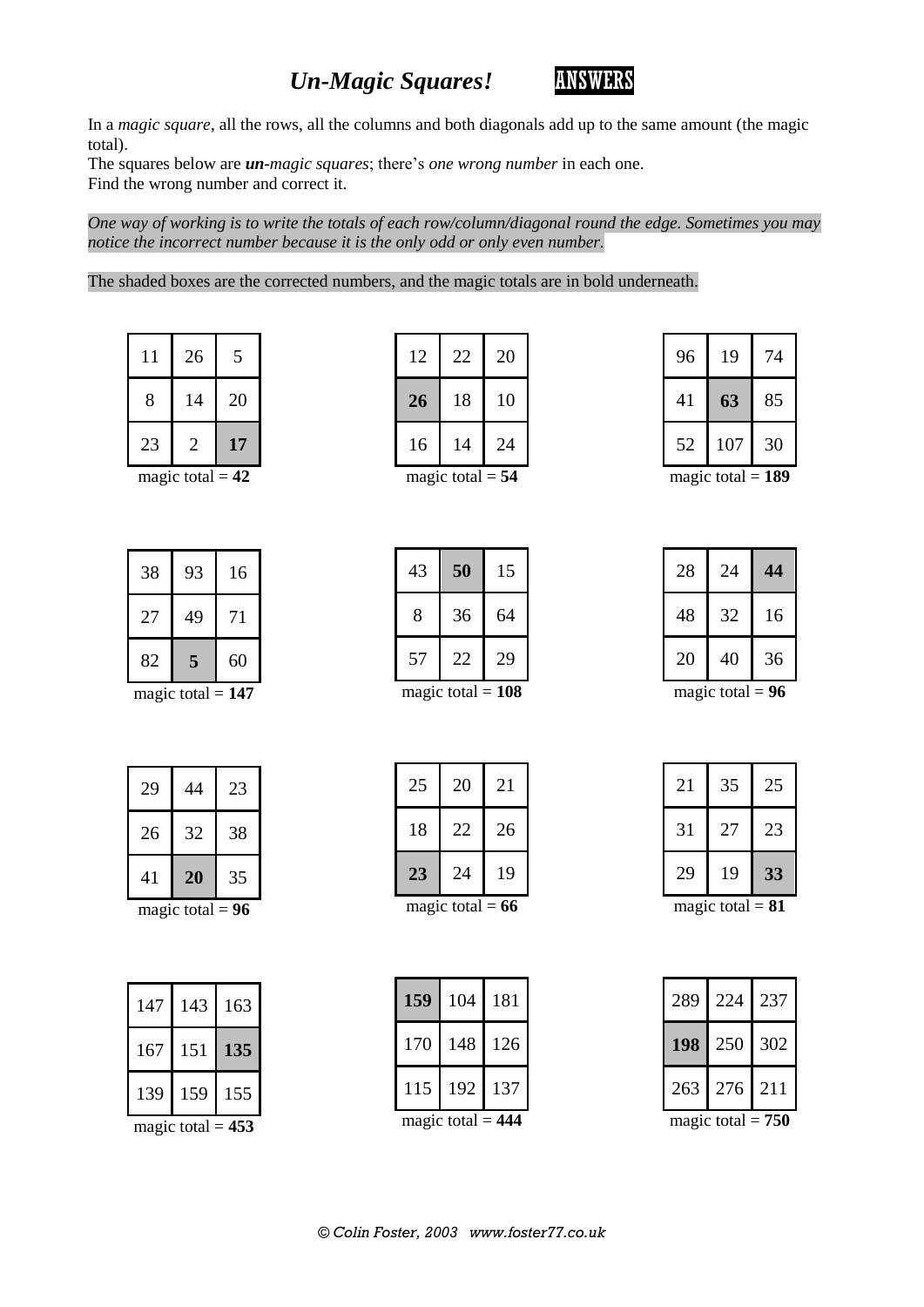## **Boxes TEACHER'S NOTES AND ANSWERS**

Draw a line of 5 boxes on the board with the numbers 3 and 4 in the first two boxes.



The rule is that from the third number onwards, the number in each box is the sum of the *two* previous numbers. (Note, *not* the sum of *all* the previous numbers, just the previous *two*.) *(It's clearer to use the word "previous" because the "last" number may be taken to mean the number in the far right box.)*

So we get



Doing it this way is pretty easy, but if I just gave you



and you had to find the missing numbers it would be much harder.

Try these. You can assume that all the numbers are positive integers, and that the number in the second box is larger than the number in the first box.

| a           |                |    |    |    |     |     | If instead I gave you                                                                                                             |
|-------------|----------------|----|----|----|-----|-----|-----------------------------------------------------------------------------------------------------------------------------------|
|             | 8              | 12 | 20 |    | 32  | 52  | 15<br>96                                                                                                                          |
| $\mathbf b$ | 6              | 10 | 16 |    | 26  | 42  | are there any other possibilities (apart from the<br>previous solution)? No.                                                      |
| $\mathbf c$ | 12             | 17 | 29 |    | 46  | 75  | What if I just gave you                                                                                                           |
| $\mathbf d$ |                |    |    |    |     |     | 96                                                                                                                                |
| e           | 31             | 43 | 74 |    | 117 | 191 | How many possible answers are there where all<br>the numbers are positive integers?                                               |
|             | 11             | 15 | 26 | 41 | 67  | 108 | The only other possibility where the $2nd$ number is<br>bigger than the $1st$ is                                                  |
| $\mathbf f$ | 5              | 12 | 17 | 29 | 46  | 75  | 2, 18, 20, 38, 58, 96.<br>If the $2nd$ number can be smaller than the $1st$ , then<br>you can also have<br>2, 12, 24, 36, 60, 96; |
| g           | 13             | 20 | 33 | 53 | 86  | 139 | 22, 6, 28, 34, 62, 96;<br>27, 3, 30, 33, 63, 96;                                                                                  |
| $\mathbf h$ |                |    |    |    |     |     | 32, 0, 32, 32, 64, 96.                                                                                                            |
|             | $\overline{7}$ | 15 | 22 | 37 | 59  | 96  |                                                                                                                                   |

Using algebra, if x and y are the integers in the first two boxes respectively ( $y > x$ ), then the number in the fifth box will be  $2x + 3y$ , and the number in the sixth box will be  $3x + 5y$ .

(The co-efficients are the numbers from the Fibonacci sequence.) So you can repeatedly subtract 3 from 96, checking each time whether you have a multiple of 5;

e.g.,  $96 - 7 \times 3 = 75 = 15 \times 5$ , so x can be 7 and y can be 15 (the original set of boxes).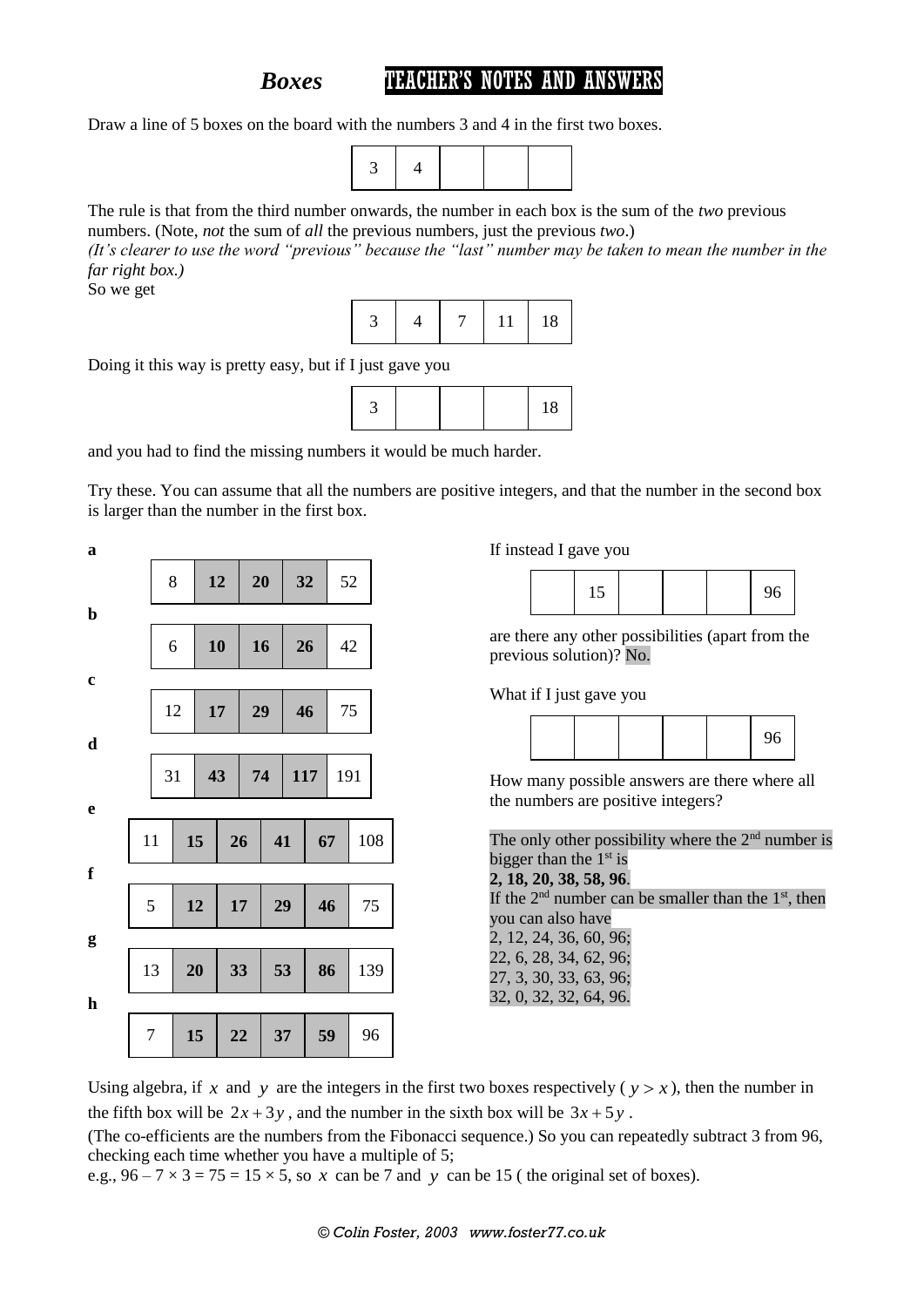## *Picture Frames*

A rectangular picture frame is broken into straight pieces. The lengths of the pieces are measured. How should the pieces be fitted back together to make the original picture frame?

The first 5 were *square* picture frames.

#### **lengths of pieces of picture frame (inches)**

- **1** 1, 1, 2, 2, 2, 3, 4, 5
- **2** 1, 4, 6, 6, 8, 11, 12
- **3** 1, 3, 4, 4, 5, 6, 6, 7, 7, 7, 10
- **4** 10, 20, 30, 40, 50, 60, 70, 80
- **5** 2, 2, 3, 3, 4, 5, 6, 10, 12, 14, 15

Rectangular picture frames are harder. Try these.

**lengths of pieces of picture frame (inches)**

- **6** 1, 1, 2, 3, 4, 4, 7
- **7** 2, 2, 3, 3, 4, 4, 5, 7
- **8** 1, 1, 2, 4, 4, 5, 7
- **9** 2, 4, 5, 5, 6, 7, 7
- **10** 1, 2, 3, 3, 6, 8, 9, 12
- **11** 3, 3, 4, 5, 7, 10, 10, 10
- **12** 1, 2, 2, 2, 3, 3, 6, 7
- **13** 3, 3, 4, 4, 4, 4, 5, 11, 14
- **14** 5, 6, 7, 8, 10, 10, 10, 12, 14
- **15** 4, 4, 5, 6, 6, 7, 7, 8, 15

Can you invent a systematic way of solving problems like these?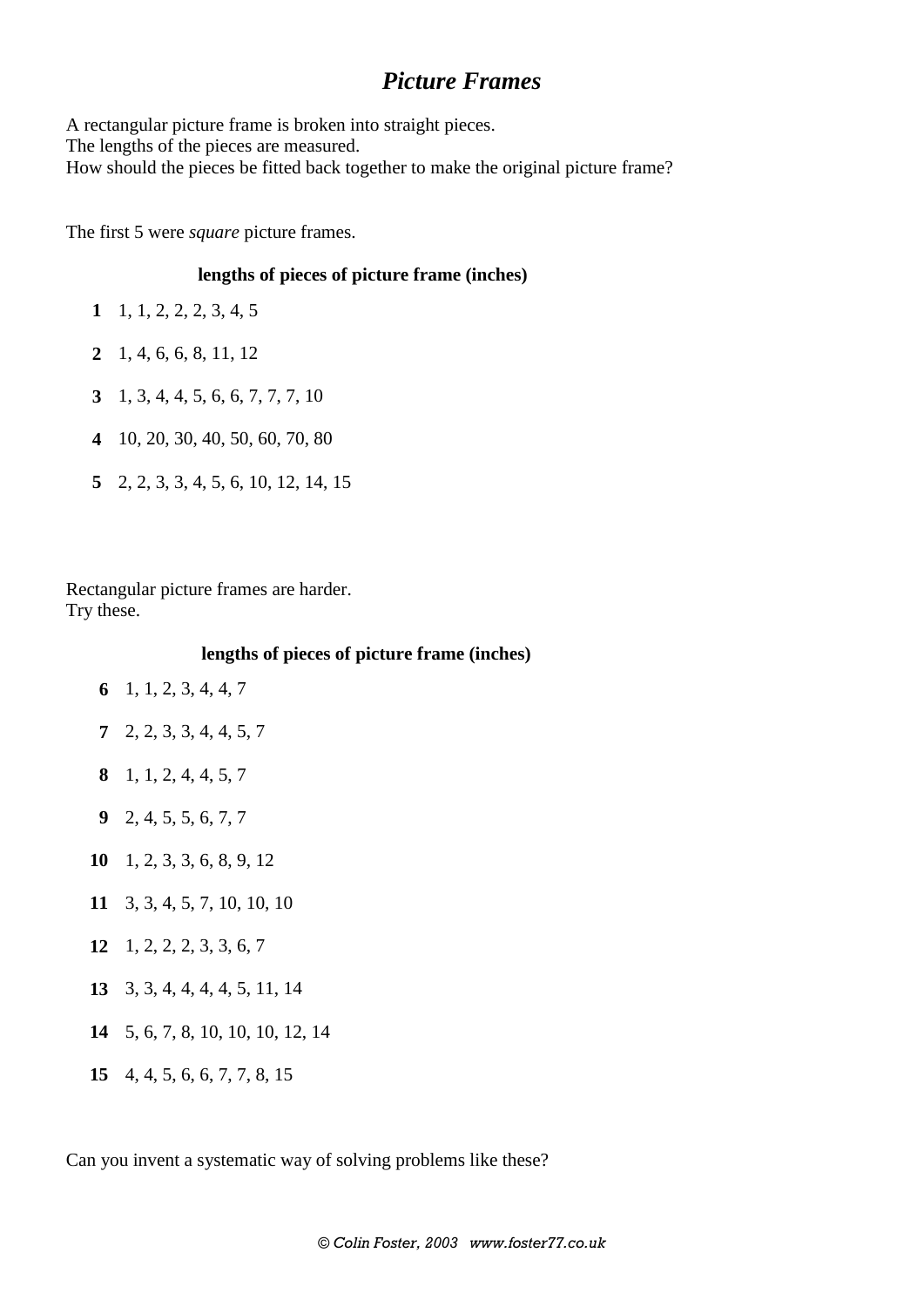## **Picture Frames ANSWERS**



A rectangular picture frame is broken into straight pieces. The lengths of the pieces are measured.

How should the pieces be fitted back together to make the original picture frame?

#### The first 5 were *square* picture frames.

Here you can add up the lengths of all the pieces and divide by 4 to find out how long the sides have to be.

|                         | lengths of pieces of picture frame (inches) |                              | length of sides<br>(inches) |
|-------------------------|---------------------------------------------|------------------------------|-----------------------------|
| 1 <sup>1</sup>          | 1, 1, 2, 2, 2, 3, 4, 5                      | $1 + 2 + 2$<br>$1 + 4$       | $2 + 3$<br>5                |
| 2 <sub>1</sub>          | 1, 4, 6, 6, 8, 11, 12                       | $1 + 11$<br>$4 + 8$          | $6 + 6$<br>12               |
| 3 <sup>1</sup>          | 1, 3, 4, 4, 5, 6, 6, 7, 7, 7, 10            | $1 + 7 + 7$<br>$3+6+6$       | $4+4+7$<br>$5 + 10$         |
| $\overline{\mathbf{4}}$ | 10, 20, 30, 40, 50, 60, 70, 80              | $10 + 80$<br>$20 + 70$       | $30 + 60$<br>$40 + 50$      |
| 5 <sup>1</sup>          | 2, 2, 3, 3, 4, 5, 6, 10, 12, 14, 15         | $2 + 3 + 14$<br>$2 + 5 + 12$ | $3+6+10$<br>$4 + 15$        |

Rectangular picture frames are harder.

Try these.

|    | lengths of pieces of picture frame (inches) | longer sides (inches) | shorter sides (inches) |
|----|---------------------------------------------|-----------------------|------------------------|
| 6  | 1, 1, 2, 3, 4, 4, 7                         | $1 + 7$               | $1 + 2$                |
|    |                                             | $4 + 4$               | 3                      |
| 7  | 2, 2, 3, 3, 4, 4, 5, 7                      | $2 + 7$               | $2 + 4$                |
|    |                                             | $4 + 5$               | $3 + 3$                |
| 8  | 1, 1, 2, 4, 4, 5, 7                         | $1 + 2 + 4$           | $1 + 4$                |
|    |                                             | 7                     | 5                      |
| 9  | 2, 4, 5, 5, 6, 7, 7                         | $4 + 7$               | $2 + 5$                |
|    |                                             | $5 + 6$               | 7                      |
| 10 | 1, 2, 3, 3, 6, 8, 9, 12                     | $1 + 12$              | $3 + 6$                |
|    |                                             | $2 + 3 + 8$           | 9                      |
| 11 | 3, 3, 4, 5, 7, 10, 10, 10                   | $3 + 3 + 10$          | 10                     |
|    |                                             | $4 + 5 + 7$           | 10                     |
| 12 | 1, 2, 2, 2, 3, 3, 6, 7                      | $2 + 7$               | $1 + 3$                |
|    |                                             | $3 + 6$               | $2 + 2$                |
| 13 | 3, 3, 4, 4, 4, 4, 5, 11, 14                 | $3 + 4 + 11$          | $3 + 5$                |
|    |                                             | $4 + 14$              | $4 + 4$                |
| 14 | 5, 6, 7, 8, 10, 10, 10, 12, 14              | $6 + 10 + 10$         | $5 + 10$               |
|    |                                             | $12 + 14$             | $7 + 8$                |
| 15 | 4, 4, 5, 6, 6, 7, 7, 8, 15                  | $4 + 15$              | $4 + 8$                |
|    |                                             | $5 + 7 + 7$           | $6 + 6$                |

*There may be other possible answers.*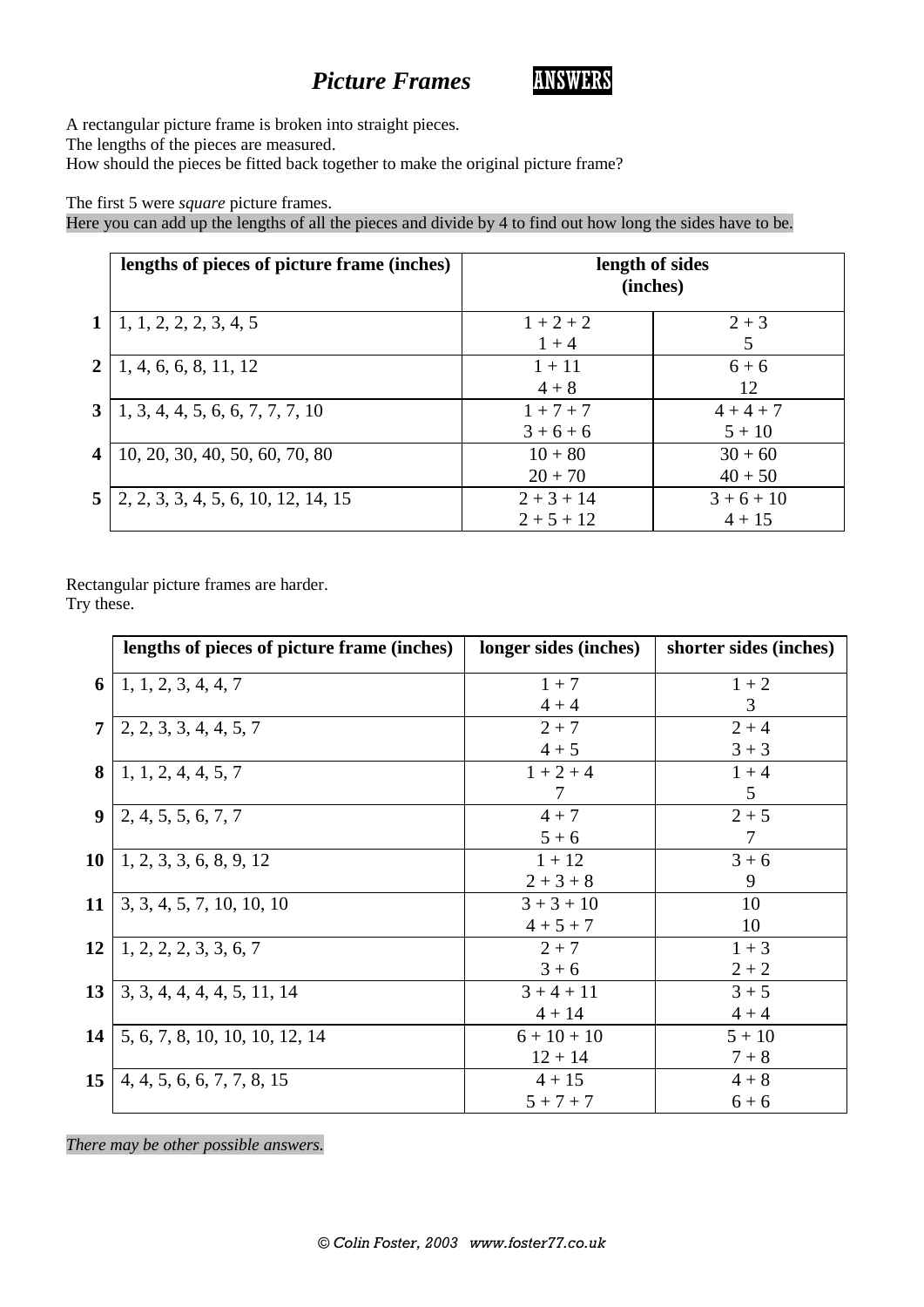*Biggest Products* TEACHER'S NOTES AND ANSWERS

- Choose four positive integers between 1 and 9. Say 3, 4, 7 and 9.
- If you make two 2-digit numbers out of these four digits, and multiply them together, what's the biggest product you can make? For example,  $34 \times 79 = 2686$ , but can you do better?

*Answer:*

*The biggest product comes from 93 × 74 = 6882.* If you have four digits  $a < b < c < d$ , then you always need to do "da" $\times$ "cb". *The logic here is that you want to put the two biggest digits ( d and c ) in the tens columns, and then b* (*the next biggest digit*) must go with *c* (*not d*) so that it gets *multiplied by the d in the tens column of the other number.*

 What if you're allowed to make a 3-digit number. You're still allowed only one multiplication sign. Will that get you a bigger product?

*Answer: No.*

• What if you have five digits; say, 2, 3, 4, 7 and 9. What's the biggest possible product now? You can use 1-digit, 2-digit, 3-digit or 4-digit numbers, but you may use each digit only once and you are allowed only one multiplication sign.

*Answer:*

*The biggest product now comes from*  $742 \times 93 = 69006$ *.* If you have five digits  $a < b < c < d < e$ , then you need to do "dca" $\times$ "eb". *The logic here is that you want to put the two biggest digits ( c and d ) in the highest possible columns, and then c (the next biggest digit) must go with d (not e ) so that it gets multiplied by the e in the other number.*

### *Extra Task*

Using the digits 1, 2, 3, 4, 5, 6, 7, 8 and 9 and one multiplication sign only, what is the largest product you can make? *Answer: 87531 × 9642 = 843973902*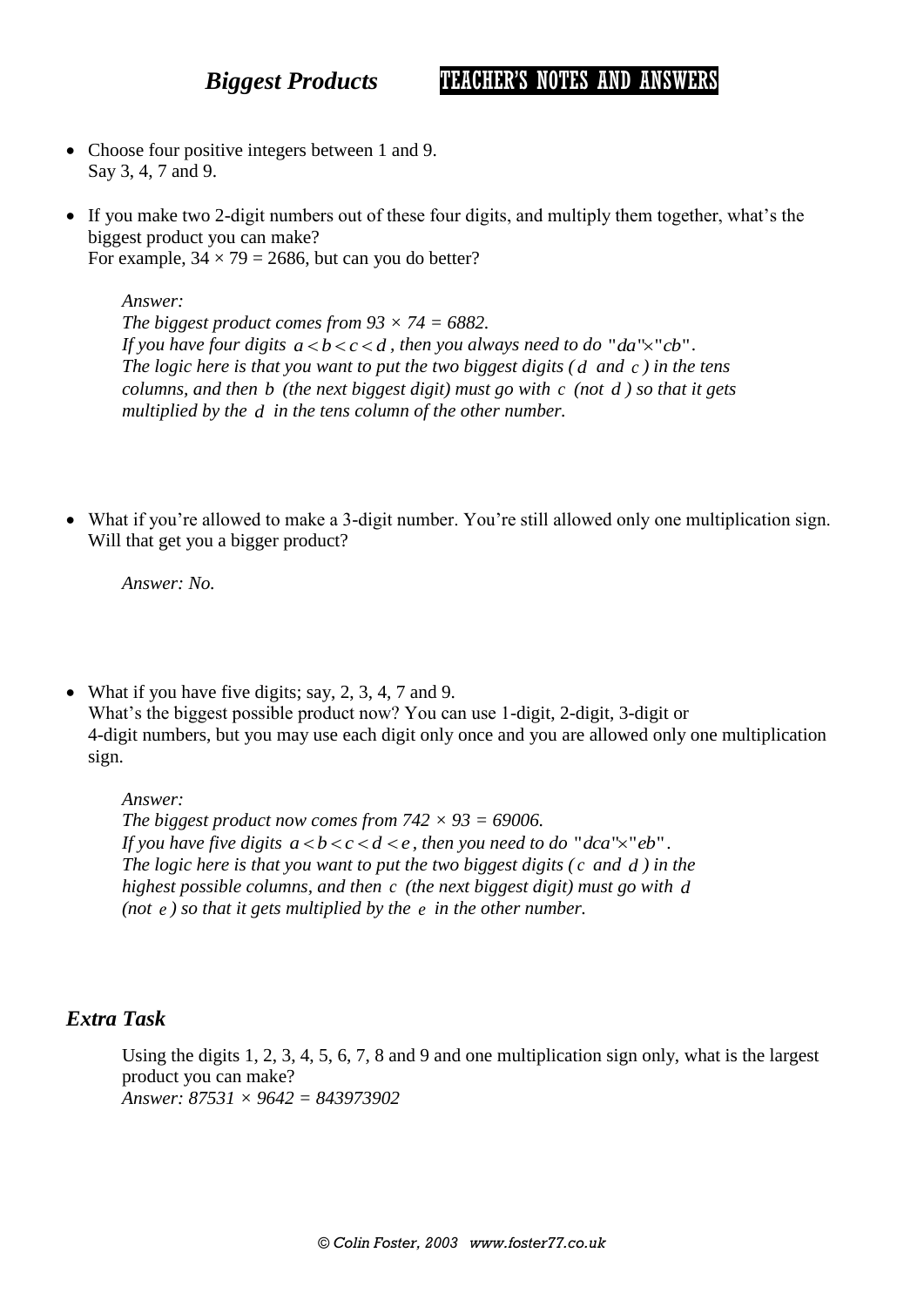## **Scoring 100 TEACHER'S NOTES AND ANSWERS**

### **Making 100.**

In pairs.

- Player 1 chooses an integer between 1 and 10 (inclusive) and writes it at the top of a piece of paper.
- Player 2 then chooses an integer (again, between 1 and 10 inclusive), adds it to the number on the paper and writes the answer below the number player 1 wrote.
- The players continue, taking it in turns.
- The winner is the first person to reach 100 exactly.

Play it a few times. Can you work out a strategy so that you stand the best chance of winning. Can you be sure of always winning?

*The best strategy is always to add on whatever you need to to make one of these numbers: 1, 12, 23, 34, 45, 56, 67, 78 or 89 (the units digit is always one more than tens digit). Once you've got to any one of these numbers, you're certain to win, so long as you keep with this strategy.*

*(The teacher can play this strategy and "beat anyone". "How am I doing it?" So as not to make it too obvious, you can take a risk and play randomly until you get to about 50.)*

*If the other person doesn't know about this strategy and you follow it, you will usually win. If you start, then you should certainly win.*

#### **Avoiding 100.**

In pairs.

The same game as above, but this time whoever makes 100 *loses*. (You have to force the *other* person to make 100.)

*When the strategy to the above game has been determined, change the rules to make it into this game.*

*This time the numbers you have to aim for are 1 less; i.e., 11, 22, 33, 44, 55, 66, 77, 88 or 99 (the eleven times table).*

*This time if the other person starts and you follow this strategy you should always win. This is a nice example of a situation where starting is a* disadvantage*. This happens because whatever number* you *start with, the other person (if they realise it) can always add on enough to make 11 (the first "magic number") and then keep with this strategy and win.*

What if the target were not 100 but a different number? Which "magic numbers" would you have to aim for along the way?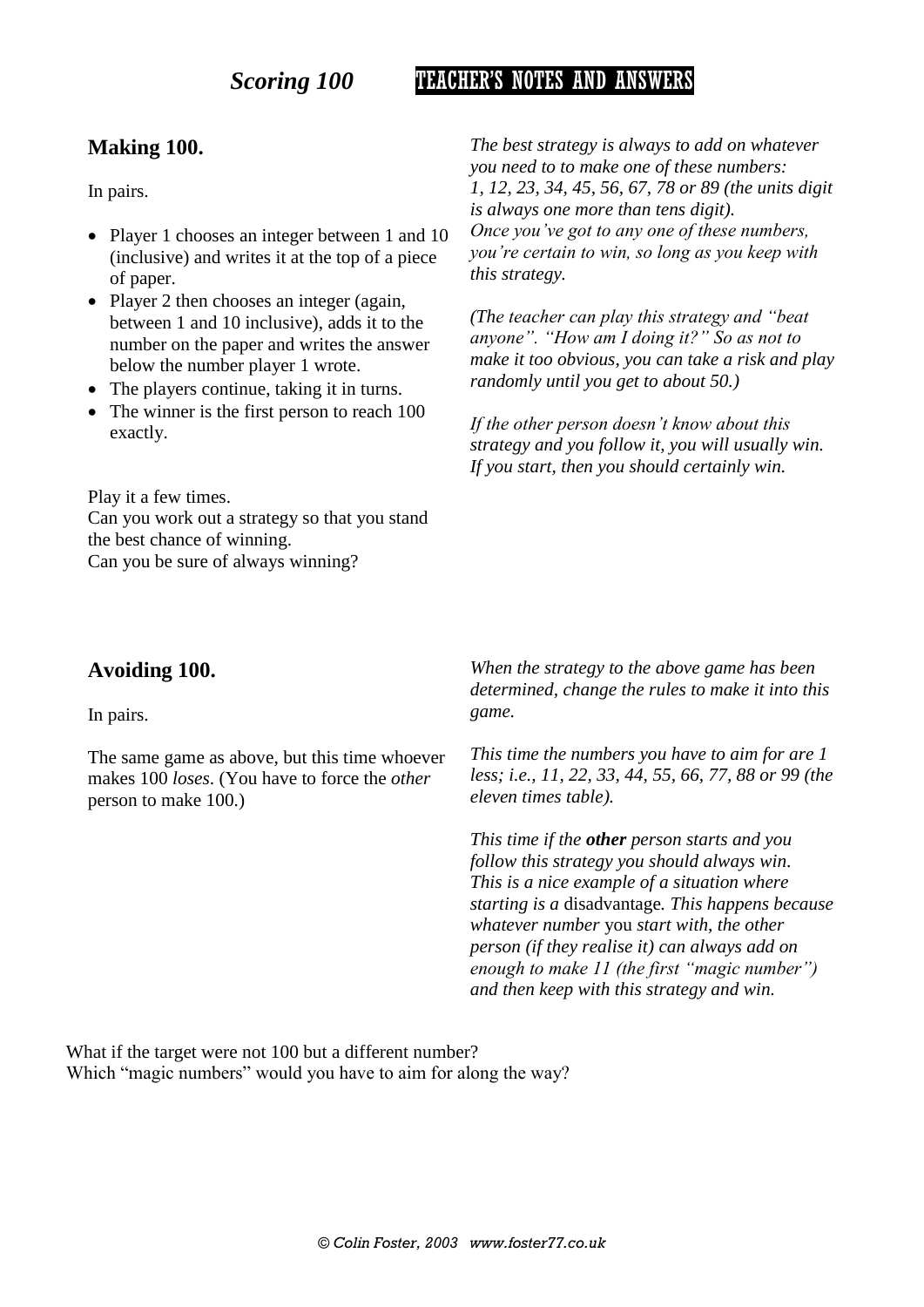*Broken Calculator* TEACHER'S NOTES AND ANSWERS

Imagine you have a simple non-scientific calculator, but it is broken. The only buttons that will work are these ones:



The calculator's insides are OK, and it still gives correct answers. You can read the display without any problem.

Which integers between 1 and 20 can you make appear on the display?

Are any impossible?

| no.                     | one possible route       | no. | one possible route                            |
|-------------------------|--------------------------|-----|-----------------------------------------------|
| 1                       | $4 - 3$                  | 11  | $3 \times 3 \times 3 - 4 - 3 - 3 - 3 - 3$     |
| 2 <sup>1</sup>          | $4 \times 3 - 4 - 3 - 3$ |     | $12 \mid 3 \times 4$                          |
| 3                       | 3                        |     | 13   $4 \times 4 - 3$                         |
| $\overline{\mathbf{4}}$ | $\overline{A}$           |     | 14 $3 \times 3 \times 3 - 4 - 3 - 3 - 3$      |
| 5 <sup>1</sup>          | $4 \times 3 - 4 - 3$     |     | $15 \mid 3 \times 3 \times 3 - 3 - 3 - 3 - 3$ |
|                         | 6 $3 \times 3 - 3$       |     | 16   $4 \times 4$                             |
| $\overline{7}$          | $4 \times 4 - 3 - 3 - 3$ |     | 17   $3 \times 3 \times 3 - 4 - 3 - 3$        |
| 8                       | $4 \times 3 - 4$         |     | 18   $3 \times 3 \times 3 - 3 - 3 - 3$        |
| 9 <sup>1</sup>          | $3 \times 3$             |     | 19   $3 \times 3 \times 3 - 4 - 4$            |
| 10 <sup>1</sup>         | $4 \times 4 - 3 - 3$     |     | 20   $3 \times 3 \times 3 - 4 - 3$            |

*There are many other possibilities.*

Try it with different calculator buttons.

Are some buttons more "valuable" than others?

*Clearly the +/– button or the subtract button is necessary if we're to get to any negative numbers.*